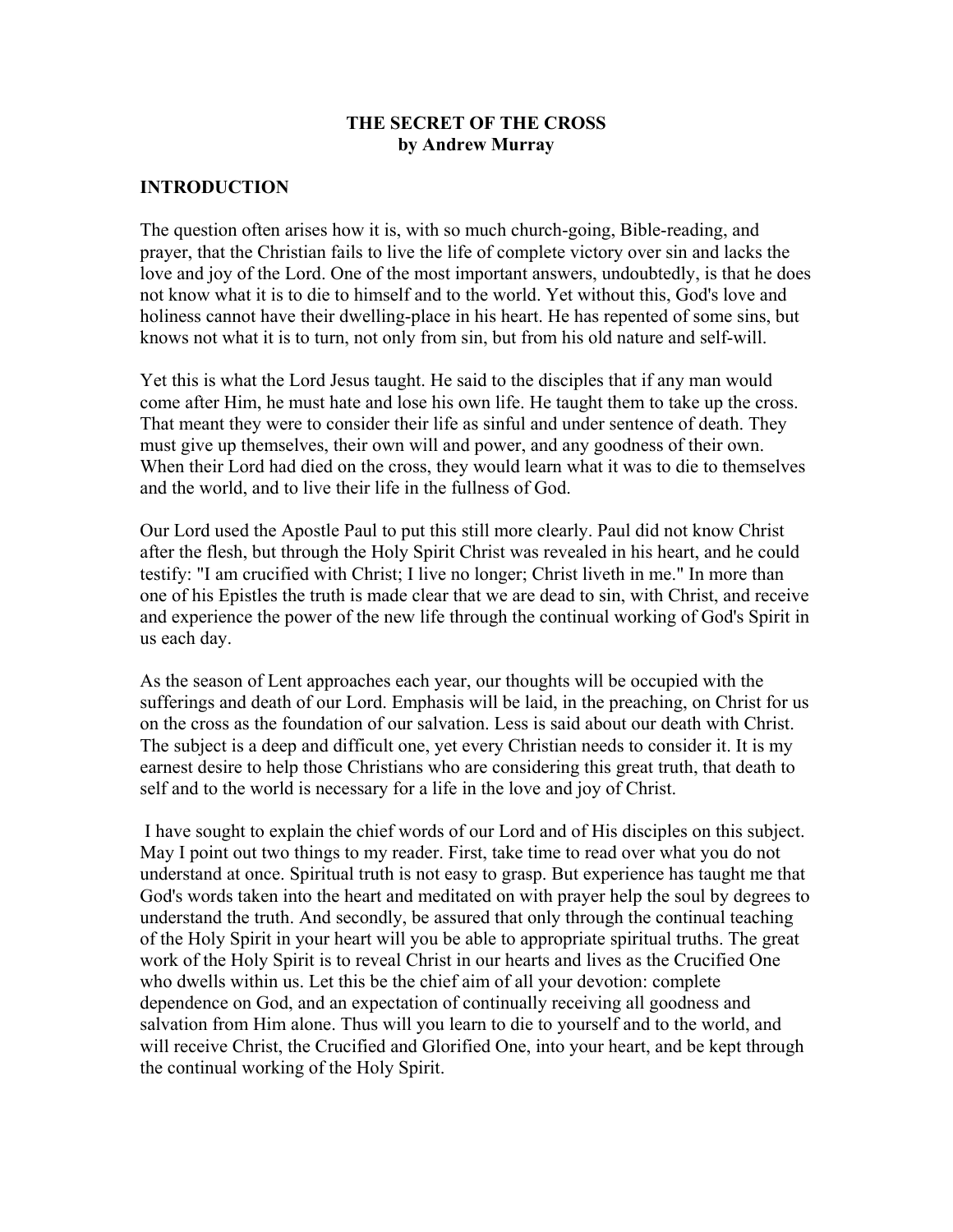Let us pray fervently for each other that God may teach us what it is to die with Christ - a death to ourselves and to the world; a life in Christ Jesus.

Your Servant in the Lord, Andrew Murray

# **PRAYER**

Heavenly Father, how shall I thank Thee for the unspeakable gift of Thy Son on the cross! How shall I thank Thee for our eternal salvation, wrought out by that death on the cross! He died for me that I might live eternally. Through His death on the cross I am dead to sin, and live in the power of His life.

Father in heaven, teach me, I humbly entreat Thee, what it means that I am dead with Christ and can live my life in Him. Teach me to realize that my sinful flesh is wholly corrupt and nailed to the cross to be destroyed, that the life of Christ may be manifest in me.

Teach me, above all, to believe that I cannot either understand or experience this except through the continual working of the Holy Spirit dwelling within me. Father, for Christ's sake I ask it. Amen.

"Jesus hath now many lovers of His heavenly kingdom, but few bearers of His cross. He hath many desirous of consolation, but few of tribulation. He findeth many companions of His table, but few of His abstinence. All desire to rejoice with Him, few are willing to endure anything for Him, or with Him. Many follow Jesus unto the breaking of bread, but few to the drinking of the cup of His passion. Many reverence His miracles, few follow the ignominy of His cross." --Thomas A Kempis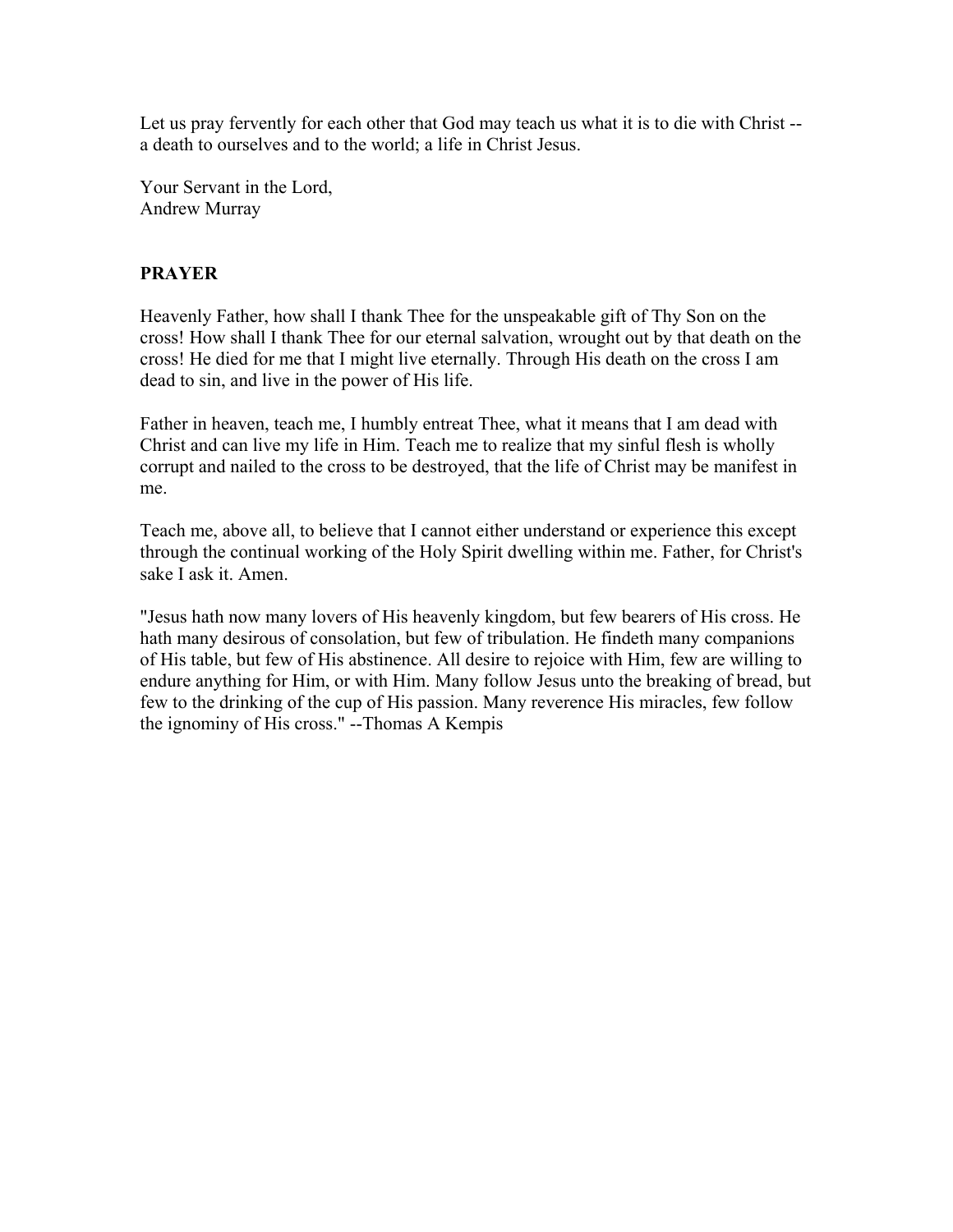## **FIRST DAY**

#### **THE REDEMPTION OF THE CROSS**

"Christ redeemed us from the curse of the law, having become a curse for us." --Galatians 3:13.

Scripture teaches us that there are two points of view from which we may regard Christ's death upon the cross. The one is the REDEMPTION OF THE CROSS: Christ dying for us as our complete deliverance from the curse of sin. The other, THE FELLOWSHIP OF THE CROSS: Christ taking us up to die with Him, and making us partakers of the fellowship of His death in our own experience.

In our text we have three great unsearchable thoughts. The law of God has pronounced a curse on all sin and on all that is sinful. Christ took our curse upon Him -- yea, became a curse -- and so destroyed its power, and in that cross we now have the everlasting redemption from sin and all its power. The cross reveals to us man's sin as under the curse, Christ becoming a curse and so overcoming it, and our full and everlasting deliverance from the curse.

In these thoughts the lost and most hopeless sinner finds a sure ground of confidence and of hope. God had indeed in Paradise pronounced a curse upon this earth and all that belongs to it. On Mount Ebal, in connection with giving the law, half of the people of Israel were twelve times over to pronounce a curse on all sin. And there was to be in their midst a continual reminder of it: "Cursed is every one that hangeth on a tree" (Deuteronomy 21:23, 27:15-20). And yet who could ever have thought that the Son of God Himself would die upon the accursed tree, and become a curse for us? But such is in very deed the gospel of God's love, and the penitent sinner can now rejoice in the confident assurance that the curse is forever put away from all who believe in Christ Jesus.

The preaching of the redemption of the cross is the foundation and center of the salvation the gospel brings us. To those who believe its full truth it is a cause of unceasing thanksgiving. It gives us boldness to rejoice in God. There is nothing which will keep the heart more tender towards God, enabling us to live in His love and to make Him known to those who have never yet found Him. God be praised for the redemption of the cross!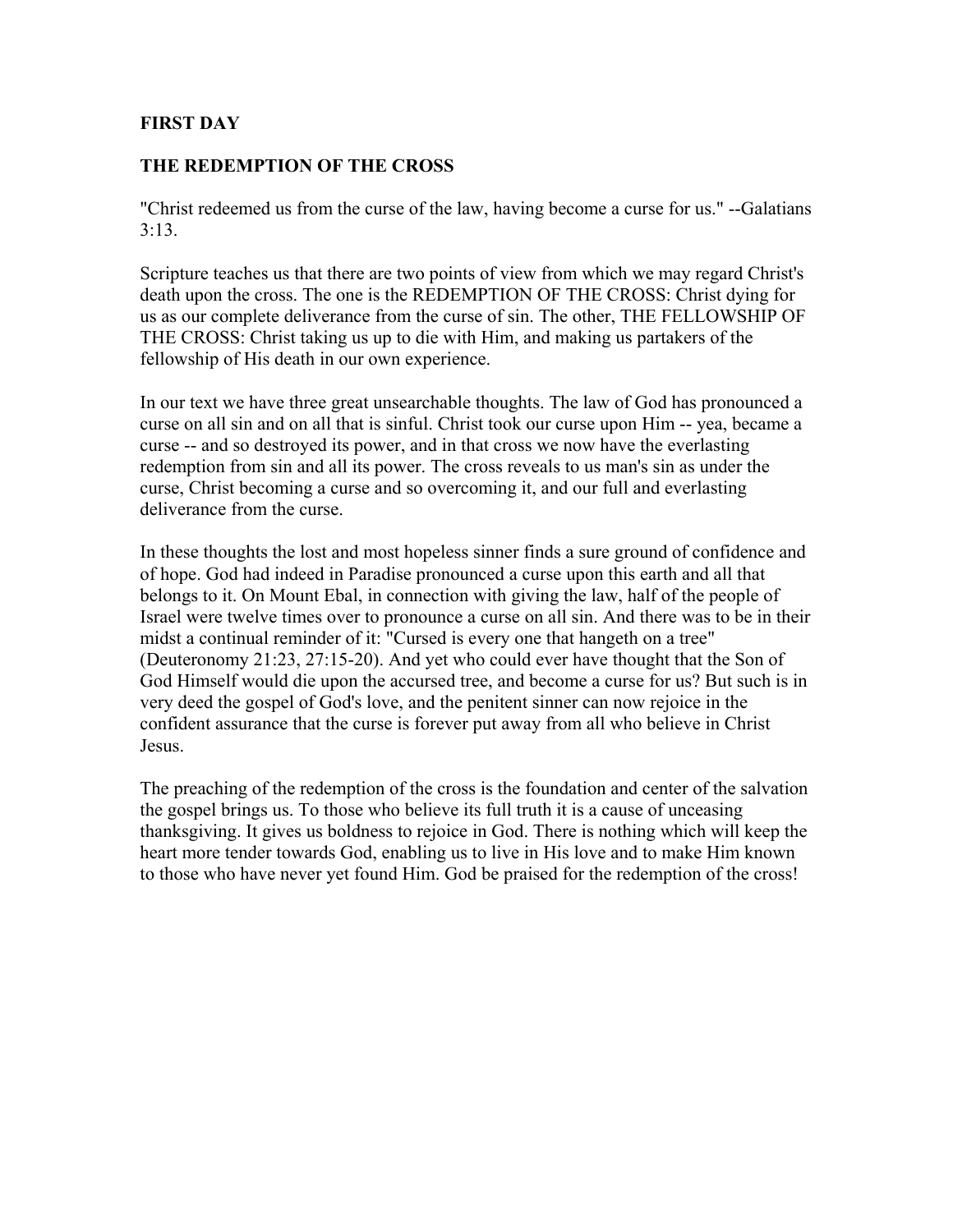# **SECOND DAY**

# **THE FELLOWSHIP OF THE CROSS**

"Have this mind in you which was also in Christ Jesus." --Philippians 2:5.

Paul here tells us what that mind was in Christ: He emptied Himself; He took the form of a servant; He humbled Himself, even to the death of the cross. It is this mind that was in Christ, the deep humility that gave up His life to the very death, that is to be the spirit that animates us. It is thus that we shall prove and enjoy the blessed fellowship of His cross.

Paul had said (ver.1): "If there is any comfort in Christ," -- the Comforter was come to reveal His real presence in them -- "if any fellowship of the Spirit," -- it was in this power of the Spirit that they were to breathe the Spirit of the crucified Christ and manifest His disposition in the fellowship of the cross in their lives.

As they strove to do this, they would feel the need of a deeper insight into their real oneness with Christ. They would learn to appreciate the truth that they had been crucified with Christ, that their "old man" had been crucified, and that they had died to sin in Christ's death and were living to God in His life. They would learn to know what it meant that the crucified Christ lived in them, and that they had crucified the flesh with its affections and lusts. It was because the crucified Jesus lived in them that they could live crucified to the world.

And so they would gradually enter more deeply into the meaning and the power of their high calling to live as those who were dead to sin and the world and self. Each in his own measure would bear about in his life the marks of the cross, with its sentence of death on the flesh, with its hating of the self life and its entire denial of self, with its growing conformity to the crucified Redeemer in His deep humility and entire surrender of His will to the life of God.

It is no easy school and no hurried learning -- this school of the cross. But it will lead to a deeper apprehension and a higher appreciation of the redemption of the cross, through the personal experience of the fellowship of the cross.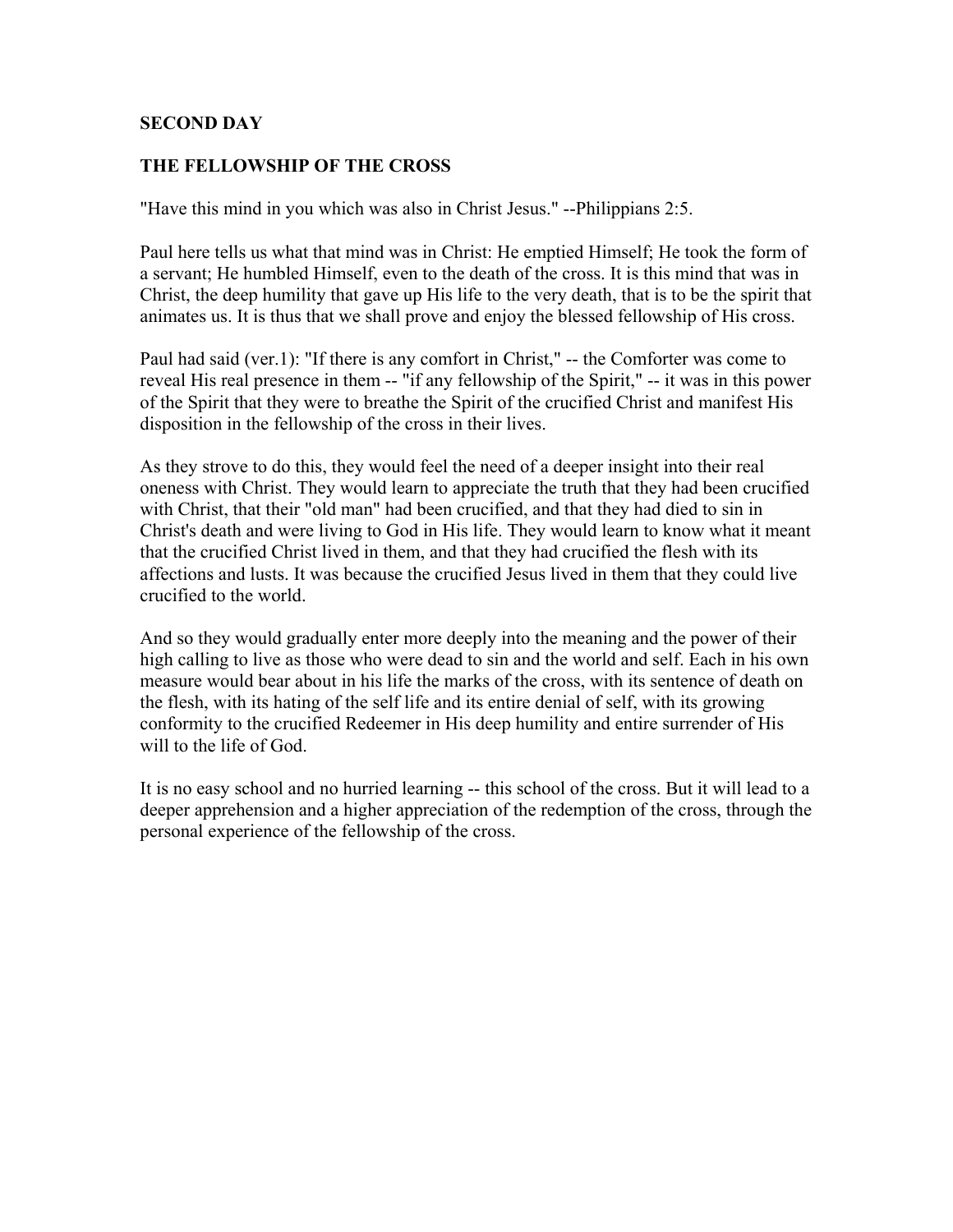# **THIRD DAY**

# **CRUCIFIED WITH CHRIST**

"I have been crucified with Christ; yet I live; and yet no longer I, but Christ liveth in me." -- Galatians 2:20.

The thought of fellowship with Christ in His bearing the cross has often led to the vain attempt in our own power to follow Him and bear His image. But this is impossible to man until he first learns to know something of what it means to say, "I have been crucified with Christ."

Let us try to understand this. When Adam died, all his descendants died with him and in him. In his sin in Paradise, and in the spiritual death into which he fell, I had a share: I died in him. And the power of that sin and death, in which all his descendants share, works in every child of Adam every day.

Christ came as the second Adam. In His death on the cross all who believe in Him had a share. Each one may say in truth, "I have been crucified with Christ." As the representative of His people, He took them up with Him on the cross, and me too. The life that He gives is the crucified life, in which He entered heaven and was exalted to the throne, standing as a Lamb as it had been slain. The power of His death and life work in me, and as I hold fast the truth that I have been crucified with Him, and that now I myself live no more but Christ liveth in me, I receive power to conquer sin; the life that I have received from Him is a life that has been crucified and made free from the power of sin.

We have here a deep and very precious truth. Most Christians have but little knowledge of it. That knowledge is not gained easily or speedily. It needs a great longing in very deed to be dead to all sin. It needs a strong faith, wrought by the Holy Spirit, that the union with Christ crucified -- the fellowship of His cross -- can day by day become our life. The life that He lives in heaven has its strength and its glory in the fact that it is a crucified life. And the life that He imparts to the believing disciple is even so a crucified life with its victory over sin and its power of access into God's presence.

It is in very deed true that I no longer live, but Christ liveth in me as a Crucified One. As faith realizes and holds fast the fact that the crucified Christ lives in me, life in the fellowship of the cross becomes a possibility and a blessed experience.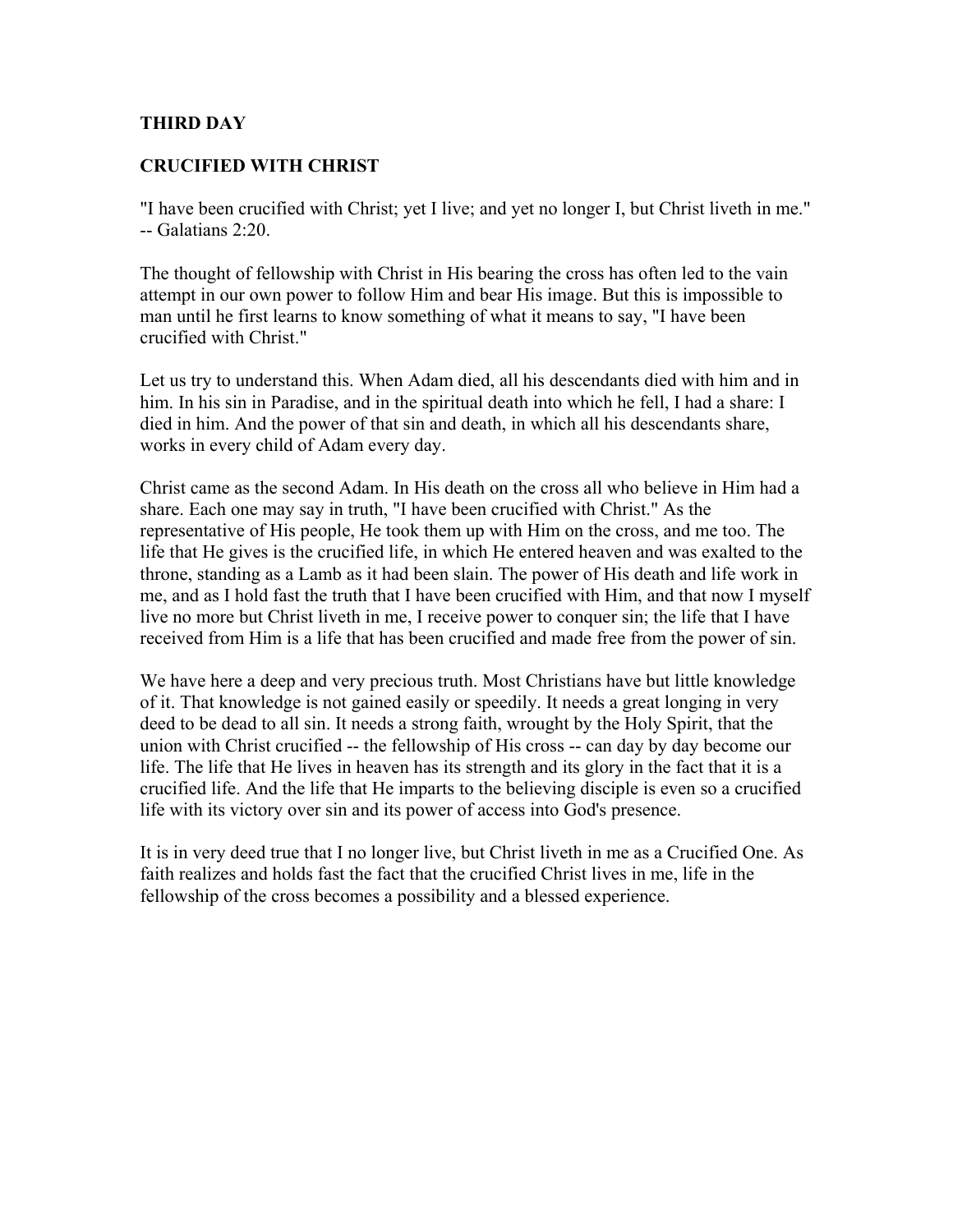# **FOURTH DAY**

# **CRUCIFIED TO THE WORLD**

"Far be it from me to glory, save in the cross of our Lord Jesus Christ, through which the world hath been crucified unto me, and I unto the world." --Galatians 6:14.

What Paul had written in Galatians 2 is here in the end of the epistle confirmed, and expressed still more strongly. He speaks of his only glory being that in Christ he has in very deed been crucified to the world and entirely delivered from its power. When he said "I have been crucified with Christ," it was not only an inner spiritual truth, but an actual, practical experience in relation to the world and its temptations. Christ had spoken about the world hating Him, and His having overcome the world. Paul knows that the world, which nailed Christ to the cross, had in that deed done the same to him. He boasts that he lives as one crucified to the world, and that now the world as an impotent enemy was crucified to him. It was this that made him glory in the cross of Christ. It had wrought out a complete deliverance from the world.

How very different the relation of Christians to the world in our day! They agree that they may not commit the sins that the world allows. But except for that they are good friends with the world, and have liberty to enjoy as much of it as they can, if they only keep from open sin. They do not know that the most dangerous source of sin is the love of the world with its lusts and pleasures.

O Christian, when the world crucified Christ, it crucified you with Him, When Christ overcame the world on the cross, He made you an overcomer too. He calls you now, at whatever cost of self-denial, to regard the world, in its hostility to God and His kingdom, as a crucified enemy over whom the cross can ever keep you conqueror.

What a different relationship to the pleasures and attractions of the world the Christian has who by the Holy Spirit has learned to say: "I have been crucified with Christ; the crucified Christ liveth in me!" Let us pray God fervently that the Holy Spirit, through whom Christ offered Himself on the cross, may reveal to us in power what it means to "glory in the cross of our Lord Jesus Christ, through which the world had been crucified unto me."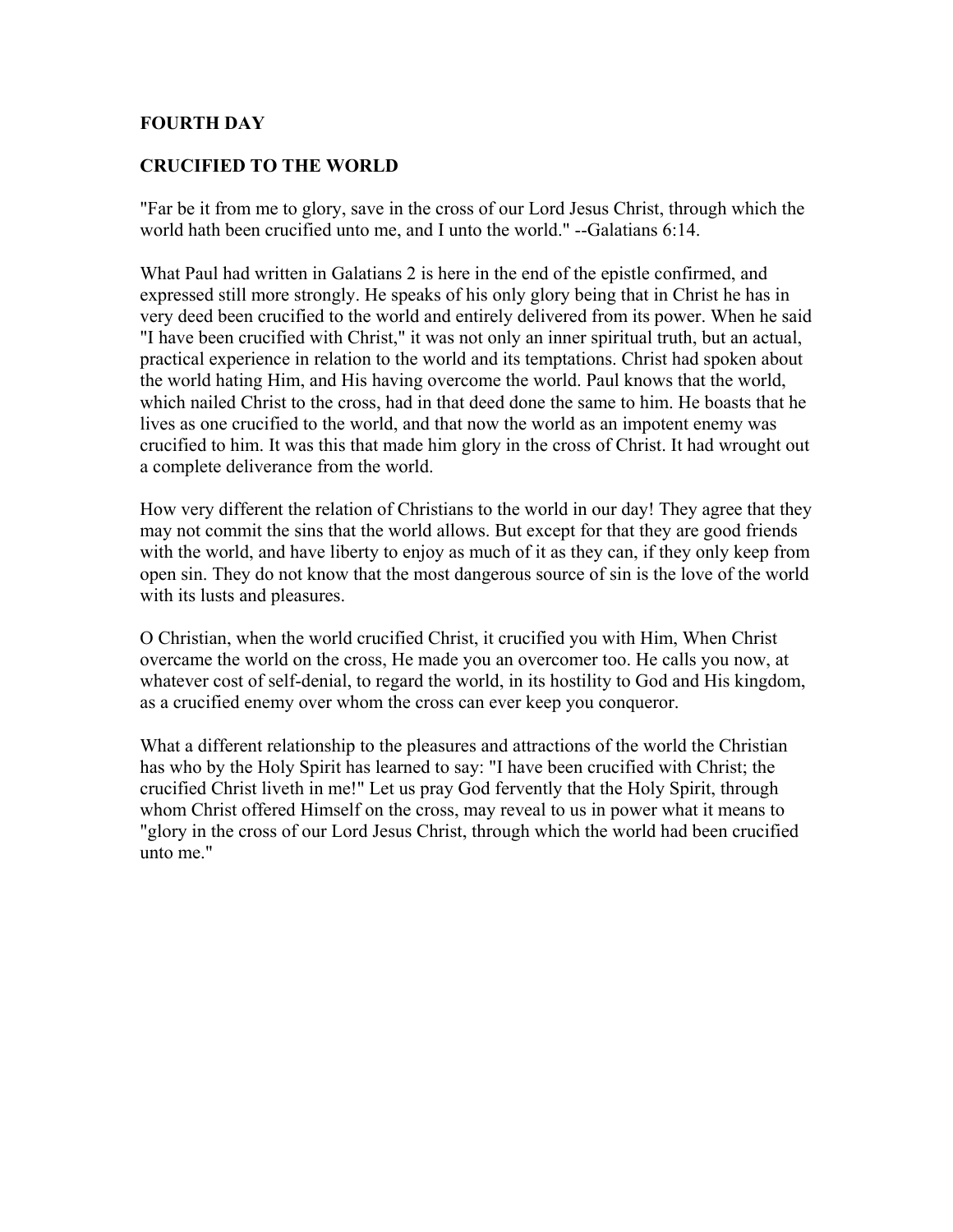# **FIFTH DAY - THE FLESH CRUCIFIED**

"They that are in Christ Jesus have crucified the flesh with the passions and the lusts thereof." --Galatians 5:24.

Of the flesh Paul teaches us (Romans 7:18), "In me, that is, IN MY FLESH, DWELLETH NO GOOD THING." And again (Romans 8:7), "The mind of the flesh is ENMITY AGAINST GOD; for it is not subject to the law of God, NEITHER INDEED CAN IT BE." When Adam lost the spirit of God, he became flesh. Flesh is the expression for the evil, corrupt nature that we inherit from Adam. Of this flesh it is written, "Our old man was crucified with Him" (Romans 6:6). And Paul puts it here even more strongly, "They that are in Christ Jesus have crucified the flesh."

When the disciples heard and obeyed the call of Jesus to follow Him, they honestly meant to do so, but as He later on taught them what that would imply, they were far from being ready to yield immediate obedience. And even so those who are Christ's and have accepted Him as the Crucified One little understand what that includes. By that act of surrender they actually have crucified the flesh and consented to regard it as an accursed thing, nailed to the cross of Christ.

Alas, how many there are who have never for a moment thought of such a thing! It may be that the preaching of Christ crucified has been defective. It may be that the truth of our being crucified with Christ has not been taught. They shrink back from the self-denial that it implies, and as a result, where the flesh is allowed in any measure to have its way, the Spirit of Christ cannot exert His power.

Paul taught the Galatians: "Walk in the Spirit, and ye shall not fulfill the lusts of the flesh." "As many as are led by the Spirit of God, they are the children of God." And only as the flesh is kept in the place of crucifixion can the Spirit guide us in living faith and fellowship with Christ Jesus.

Blessed Lord, how little I understood when I accepted Thee in faith that I crucified once for all the flesh with its passions and lusts! I beseech Thee humbly, teach me so to believe and so to live in Thee, the Crucified One, that with Paul I may ever glory in the cross on which the world and the flesh are crucified.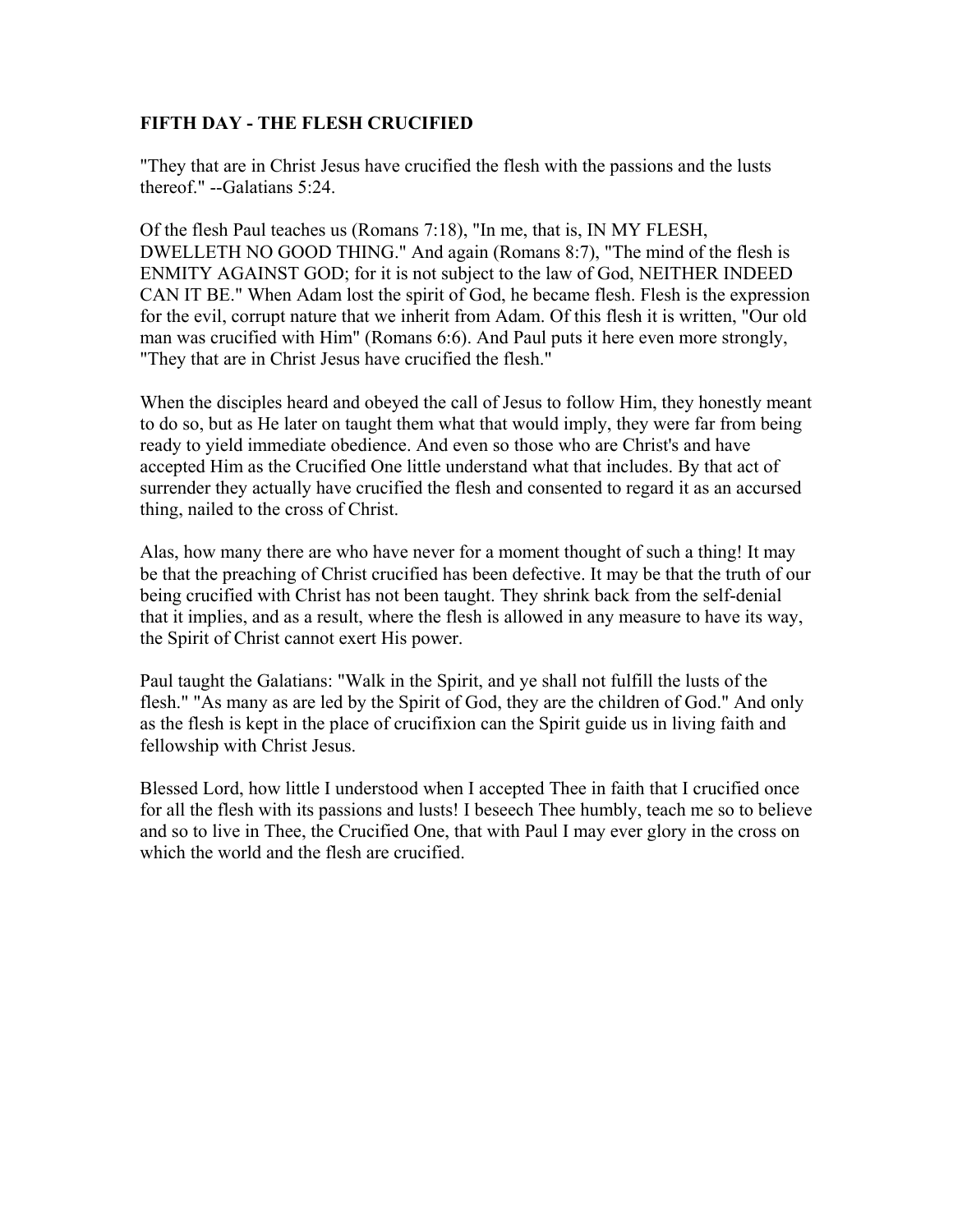# **SIXTH DAY**

#### **BEARING THE CROSS**

"He that doth not take his cross and follow after Me is not worthy of Me. He that loseth his life for My sake shall find it." --Matthew 10:38-39.

We have had some of Paul's great words to the Galatians about the cross and our being crucified with Christ. Let us now turn to the Master Himself to hear what He has to teach us. We shall find that what Paul could teach openly and fully after the crucifixion, was given by the Master in words that could at first hardly be understood, and yet contained the seed of the full truth.

It was in the ordination charge, when Christ sent forth His disciples, that He first used the expression that the disciple must take up his cross and follow Him.

The only meaning the disciples could attach to these words was from what they had often seen, when an evil-doer who had been sentenced to death by the cross was led out bearing his cross to the place of execution. In bearing the cross, he acknowledged the sentence of death that was on him. And Christ would have His disciples understand that their nature was so evil and corrupt that it was only in losing their natural life that they could find the true life. Of Himself it was true that all His life He bore His cross -- the sentence of death that He knew to rest upon Himself on account of our sins. And so He would have each disciple bear his cross -- the sentence of death upon himself and his evil, carnal nature.

The disciples could not at once understand all this. But Christ gave them seed words, which would germinate in their hearts and later on begin to reveal their full meaning. The disciple was not only to carry the sentence of death in himself, but to learn that in following the Master to His cross he would find the power to lose his life and to receive instead of it the life that would come through the cross of Christ.

Christ asks of His disciples that they should forsake all and take up their cross, give up their whole will and life, and follow Him. The call comes to us too to give up the self life with its self-pleasing and self-exaltation, and bear the cross in fellowship with Him -- and so shall we be made partakers of His victory.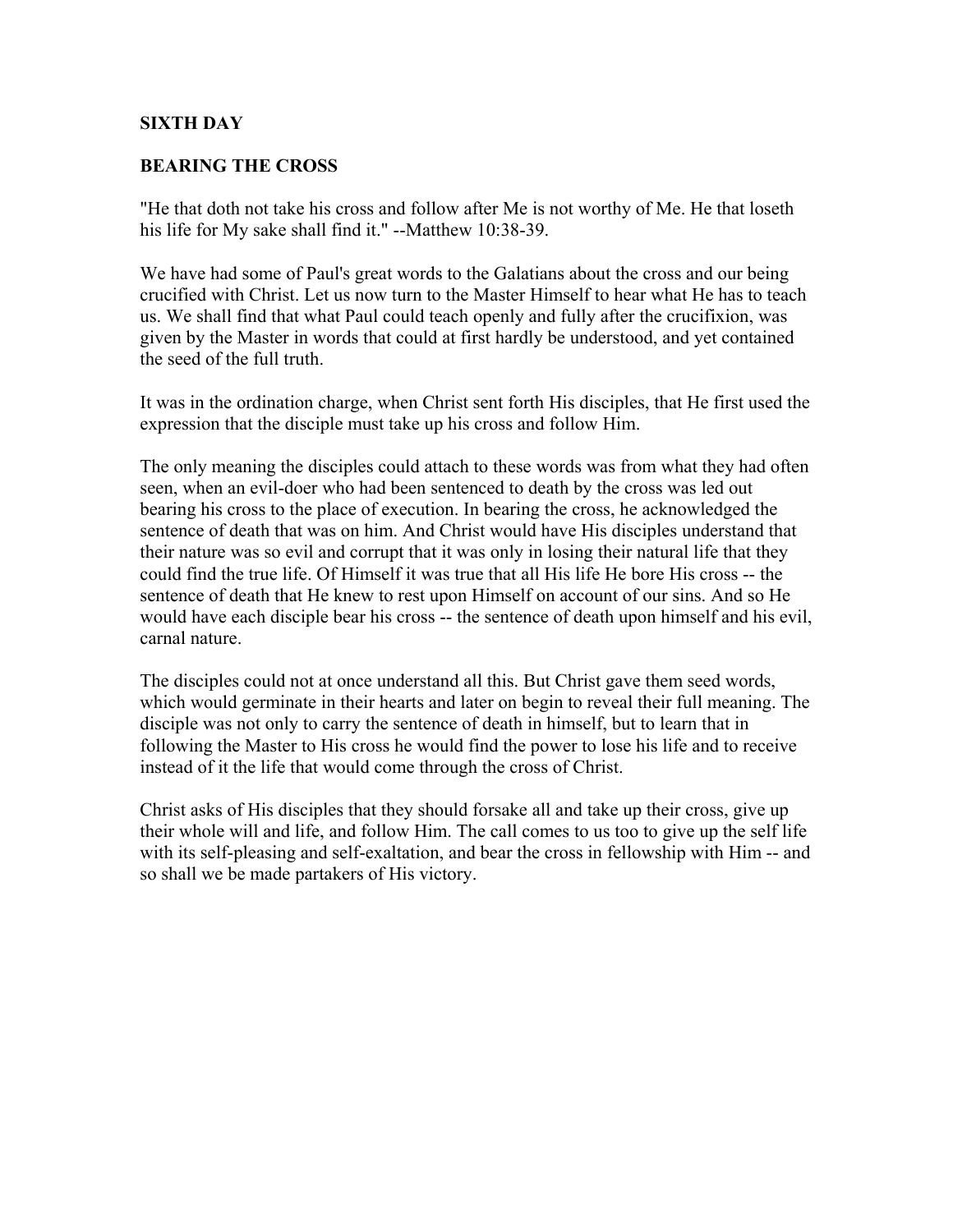## **SEVENTH DAY**

#### **SELF-DENIAL**

"Then said Jesus unto His disciples, 'If any man will come after Me, let him deny himself, and take up his cross, and follow Me.'" --Matthew 16:24.

Christ had for the first time definitely announced that He would have to suffer much and be killed and be raised again. "Peter rebuked Him, saying, 'Be it far from Thee, Lord; this shall never be unto Thee.'" Christ's answer was, "Get thee behind Me, Satan." The spirit of Peter, seeking to turn Him away from the cross and its suffering, was nothing but Satan tempting Him to turn aside from the path which God had appointed as our way of salvation.

Christ then adds the words of our text, in which He uses for the second time the words "take up the cross." But with that He uses a most significant expression revealing what is implied in the cross: "If any man come after Me, LET HIM DENY HIMSELF, and take up his cross." When Adam sinned, he fell out of the life of heaven and of God into the life of the world and of self. Self- pleasing, self-sufficiency, self- exaltation, become the law of his life. When Jesus Christ came to restore man to his original place, "being in the form of God, HE EMPTIED HIMSELF, taking the form of a servant, and HUMBLED HIMSELF even to the death of the cross." What He has done Himself He asks of all who desire to follow Him: "If any man will come after Me, let him deny himself."

Instead of denying himself, Peter denied his Lord: "I know not the man." When a man learns to obey Christ's commands, he says of HIMSELF: "I know not the man." The secret of true discipleship is to bear the cross, to acknowledge the death sentence that has been passed on self, and to deny any right that self has to rule over us.

Death to self is to be the Christian's watchword. The surrender to Christ is to be so entire, the surrender for Christ's sake to live for those around us so complete, that self is never allowed to come down from the cross to which it has been crucified, but is ever kept in the place of death.

Let us listen to the voice of Jesus: "Deny self"; and ask that by the grace of the Holy Spirit, as the disciples of a Christ who denied Himself for us, we may ever live as those in whom self has been crucified with Christ, and in whom the crucified Christ now lives as Lord and Master.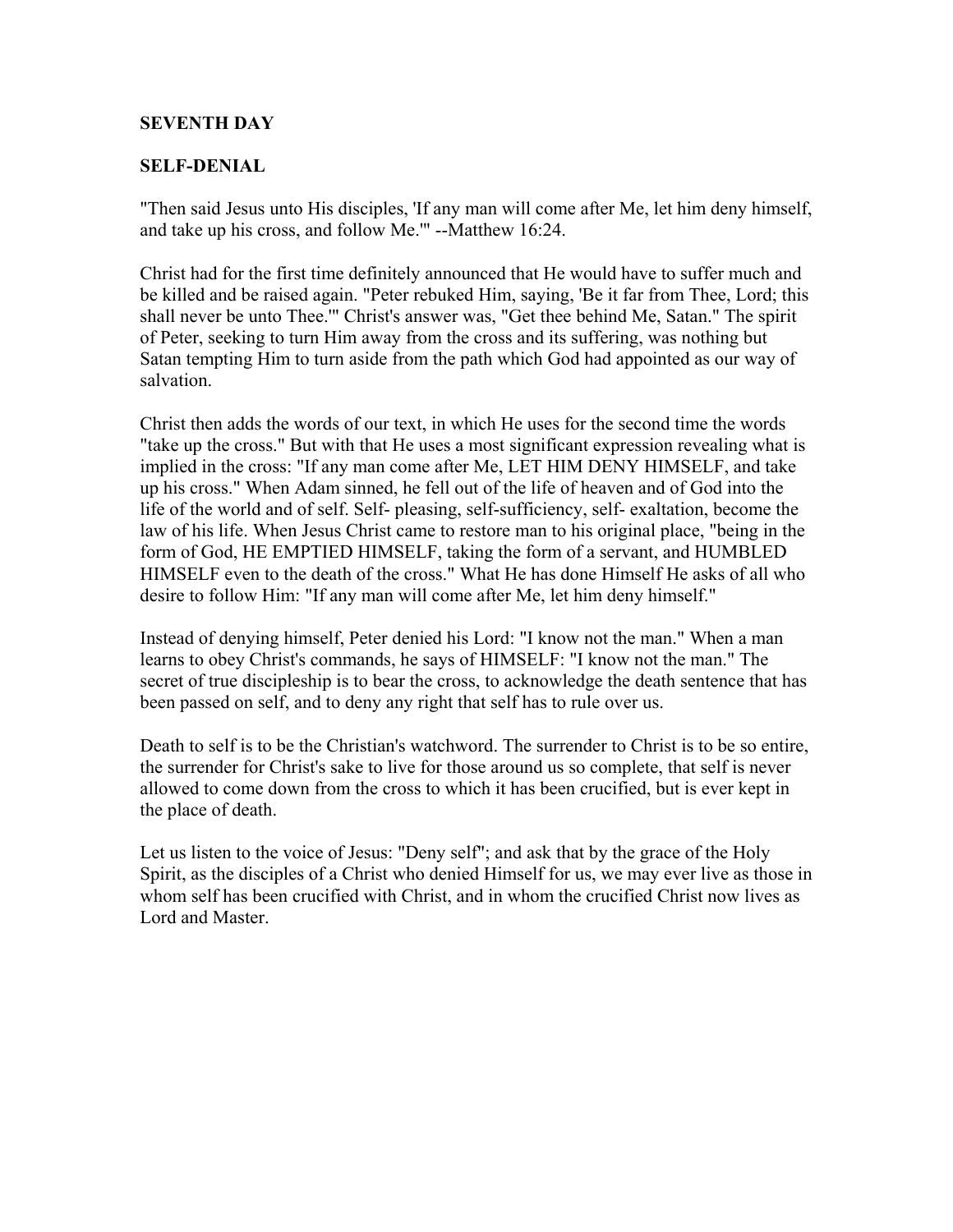# **EIGHTH DAY**

#### **HE CANNOT BE MY DISCIPLE**

"If any man cometh unto Me, and hateth not his own life, HE CANNOT BE MY DISCIPLE. Whosoever doth not bear his own cross, and come after Me, CANNOT BE MY DISCIPLE. Whosoever he be of you that renounceth not all that he hath, HE CANNOT BE MY DISCIPLE." Luke 14:26-33.

For the third time Christ speaks about bearing the cross. He gives new meaning to it when He says that a man must hate his own life and renounce all that he has. Thrice over He solemnly repeats the words that without this a man cannot be His disciple.

"If a man hate not his own life." And why does Christ make such an exacting demand the condition of discipleship? Because the sinful nature we have inherited from Adam is indeed so vile and full of sin that, if our eyes were only opened to see it in its true nature, we would flee from it as loathsome and incurably evil. 'The flesh is enmity against God"; the soul that seeks to love God cannot but hate the "old man" which is corrupt through its whole being. Nothing less than this, the hating of our own life, will make us willing to bear the cross and carry within us the sentence of death on our evil nature. It is not till we hate this life with a deadly hatred that we will be ready to give up the old nature to die the death that is its due.

Christ has one word more: "He that renounceth not all that he hath," whether in property or character, "cannot be My disciple." Christ claims all. Christ undertakes to satisfy every need and to give a hundredfold more than we give up. It is when by faith we become conscious what it means to know Christ, and to love Him and to receive from Him what can in very deed enrich and satisfy our immortal spirits, that we shall count the surrender of what at first appeared so difficult, our highest privilege. As we learn what it means that Christ is our life, we shall count all things but loss for the excellency of the knowledge of Christ Jesus our Lord. In the path of following Him, and ever learning to know and to love Him better, we shall willingly sacrifice all, self with its life, to make room for Him who is more than all.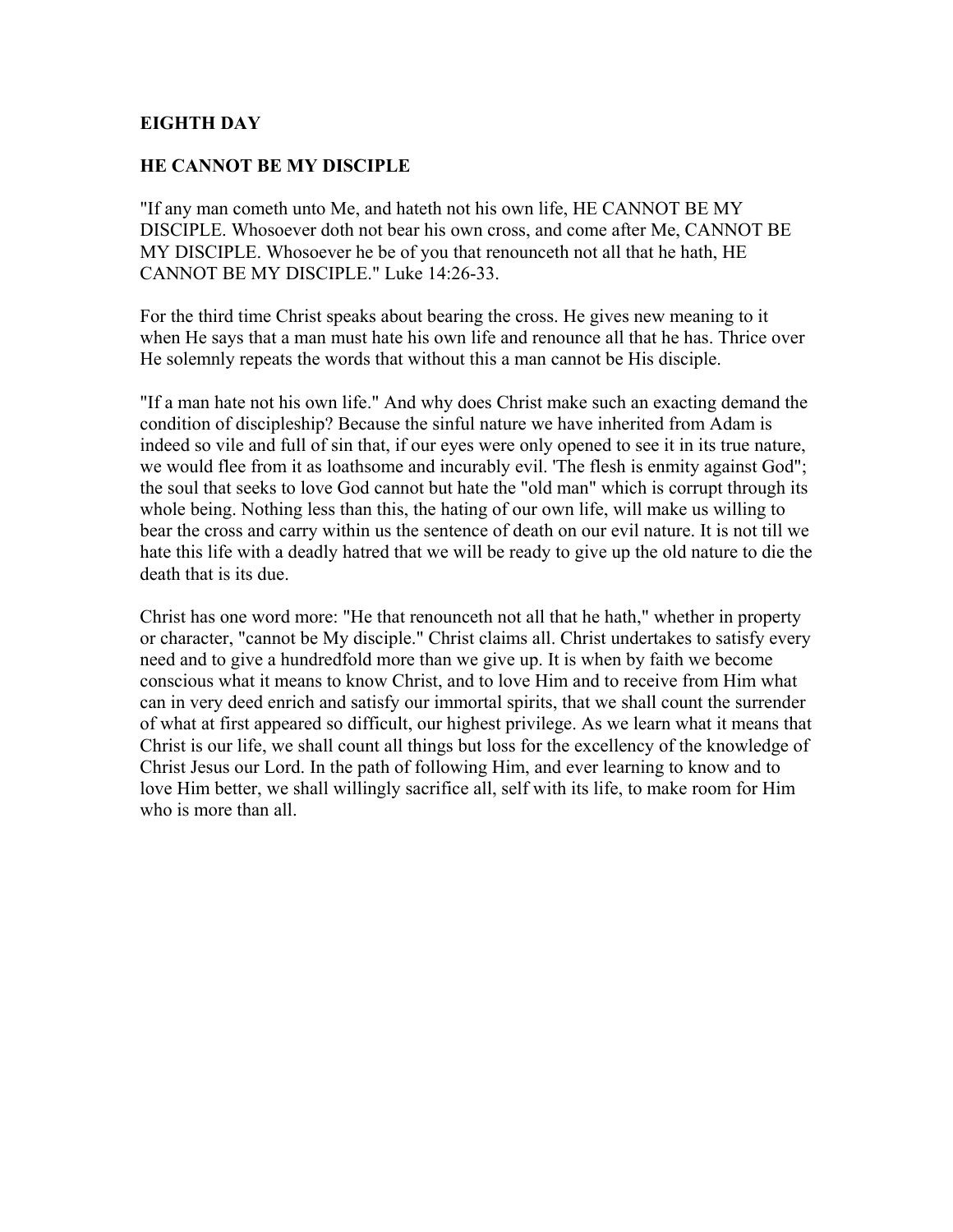# **NINTH DAY**

#### **FOLLOW ME**

"Then Jesus, beholding him, loved him, and said: 'One thing thou lackest: go thy way, sell whatsoever thou hast, and come, take up the cross, and follow Me.'" --Mark 10:21.

When Christ spoke these words to the young ruler, he went away grieved. Jesus said: "How hardly shall they that have riches enter into the kingdom of God!" The disciples were astonished at His words. When Christ repeated once again what He had said, they were astonished out of measure, "Who then can be saved?" "Jesus looking upon them said, 'With men it is impossible, but not with God; for with God all things are possible.'"

Christ had spoken about bearing the cross from the human side, as the one condition of discipleship. Here with the rich young ruler He reveals from the side of God what is needed to give men the will and the power thus to sacrifice all, if they are to enter the kingdom. He said to Peter, when he had confessed Him as Christ, the Son of God, that flesh and blood had not revealed it unto him, but His Father in heaven, to remind him and the other disciples that it was only by divine teaching that he could make the confession. So here with the ruler He unveils the great mystery that it is only by divine power that a man can take up his cross, can lose his life, can deny himself and hate the life to which he is by nature so attached.

What multitudes have sought to follow Christ and obey His injunction -- and have found that they have utterly failed! What multitudes have felt that Christ's claims were beyond their reach and have sought to be Christians without any attempt at the whole-hearted devotion and the entire self-denial which Christ asks for!

Let us in our study of what the fellowship of the cross means take today's lesson to heart and believe that it is only by putting our trust in the living God, and in the mighty power with which He is willing to work in the heart, that we can attempt to be disciples who forsake all and follow Christ in the fellowship of His cross.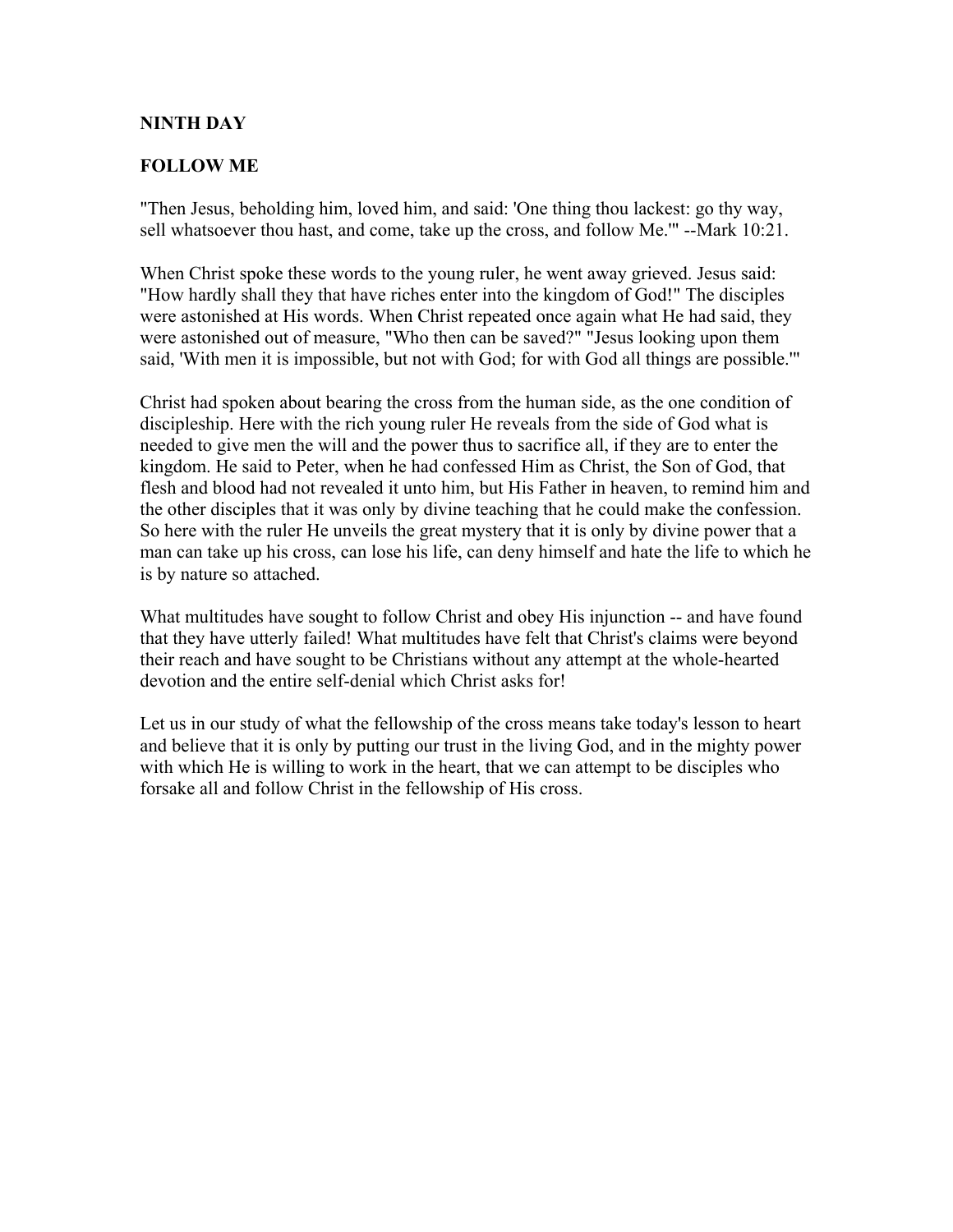# **TENTH DAY**

### **A GRAIN OF WHEAT**

"Verily, verily, I say unto you, Except a grain of wheat fall into the earth and die, it abideth by itself alone; but if it die, it beareth much fruit. He that loveth his life loseth it; and he that hateth his life in this world shall keep it unto life eternal." --John 12:24-25.

All nature is a parable of how the losing of a life can be the way of securing a truer and higher life. Every grain of wheat, every seed throughout the world, teaches the lesson that through death lies the path to beautiful and fruitful life.

It was so with the Son of God. He had to pass through death in all its bitterness and suffering before He could rise to heaven and impart His life to His redeemed people. And here under the shadow of the approaching cross He calls His disciples: "If any man will serve Me, let him follow Me." He repeats the words: "He that hateth his life in this world shall keep it unto life eternal."

One might have thought that Christ did not need to lose His holy life ere He could find it again. But so it was: God had laid upon Him the iniquity of us all, and He yielded to the inexorable law: Through death to life and to fruit.

How much more ought we, in the consciousness of that evil nature and that death which we inherited in Adam, be most grateful that there is a way open to us by which, in the fellowship of Christ and His cross, we can die to this accursed self! With what willingness and gratitude ought we to listen to the call to bear our cross, to yield our "old man" as crucified with Christ daily to that death which he deserves! Surely the thought that the power of the eternal Life is working in us, ought to make us willing and glad to die the death that brings us into the fellowship and the power of life in a risen Christ.

Alas, how little this is understood! Let us believe that what is impossible to man is possible to God. Let us believe that the law of the Spirit of Christ Jesus, the risen Lord, can in very deed make His death and His life the daily experience of our souls.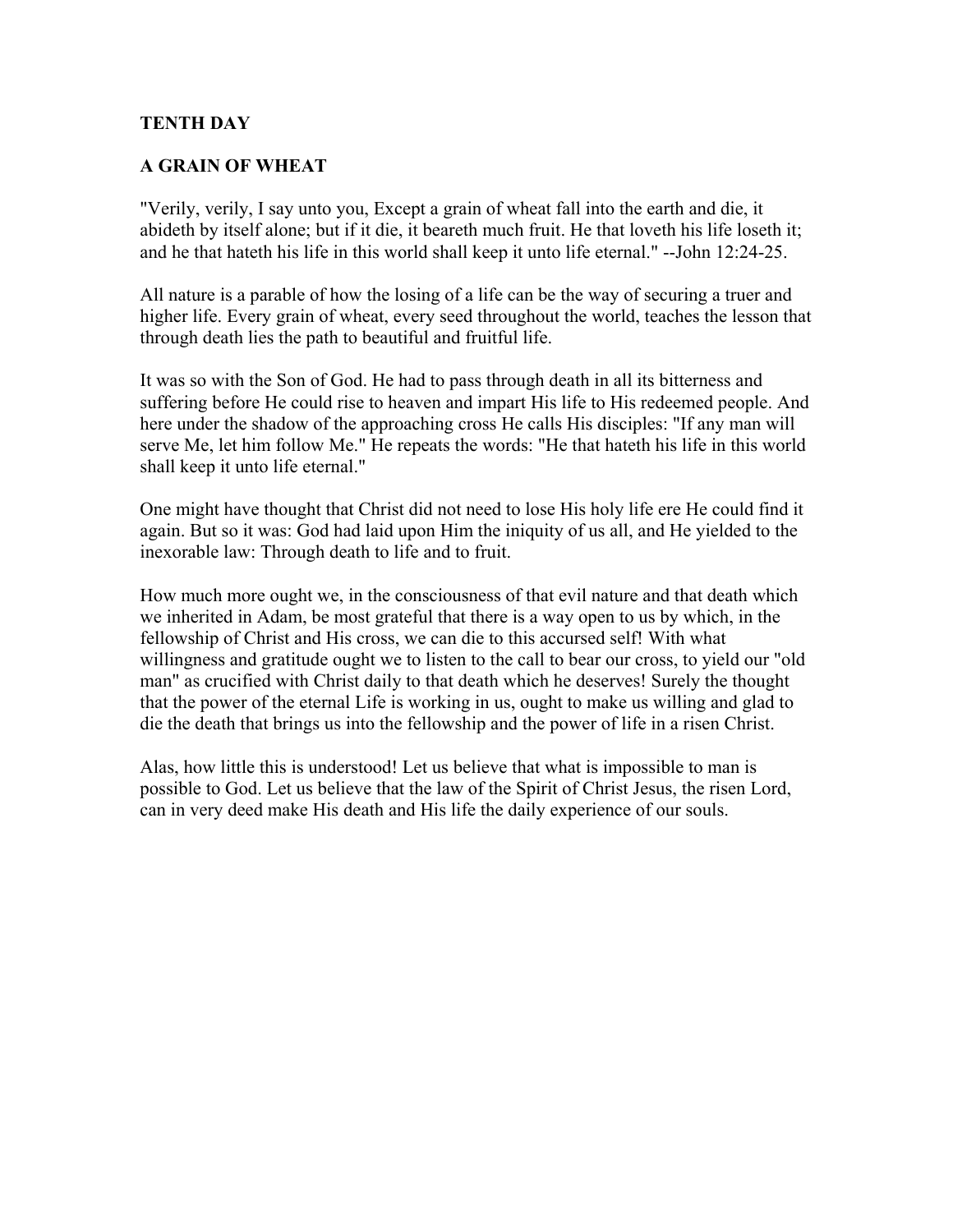# **ELEVENTH DAY**

# **THY WILL BE DONE**

"O My Father, if it be possible, let this cup pass away from Me; nevertheless, not as I will, but as Thou will." --Matthew 26:39.

The death of Christ on the cross is the highest and the holiest that can be known of Him even in the glory of heaven. And the highest and the holiest that the Holy Spirit can work in us is to take us up and to keep us in the fellowship of the cross of Christ. We need to enter deeply into the truth that Christ the beloved Son of the Father could not return to the glory of heaven until He had first given Himself over unto death. As this great truth opens up to us it will help us to understand how in our life, and in our fellowship with Christ, it is impossible for us to share His life until we have first in very deed surrendered ourselves every day to die to sin and the world, and so to abide in the unbroken fellowship with our crucified Lord.

And it is from Christ alone that we can learn what it means to have fellowship with His sufferings, and to be made conformable unto His death. When in the agony of Gethsemane He looked forward to what a death on the cross would be, He got such a vision of what it meant to die the accursed death under the power of sin -- with God's countenance so turned from Him that not a single ray of its light could penetrate the darkness -- that He prayed the cup might pass from Him. But when no answer came, and He understood that the Father could not allow the cup to pass by, He yielded up His whole will and life in the word: "Thy will be done." O Christian, in this word of your Lord in His agony, you can enter into fellowship with Him, and in His strength your heart will be made strong to believe most confidently that God in His omnipotence will enable you in very deed with Christ to yield up everything, because you have in very deed been crucified with Him.

"Thy will be done" -- let this be the deepest and the highest word in your life. In the power of Christ with whom you have been crucified, and in the power of His Spirit, the definite daily surrender to the ever-blessed will of God will become the joy and the strength of your life.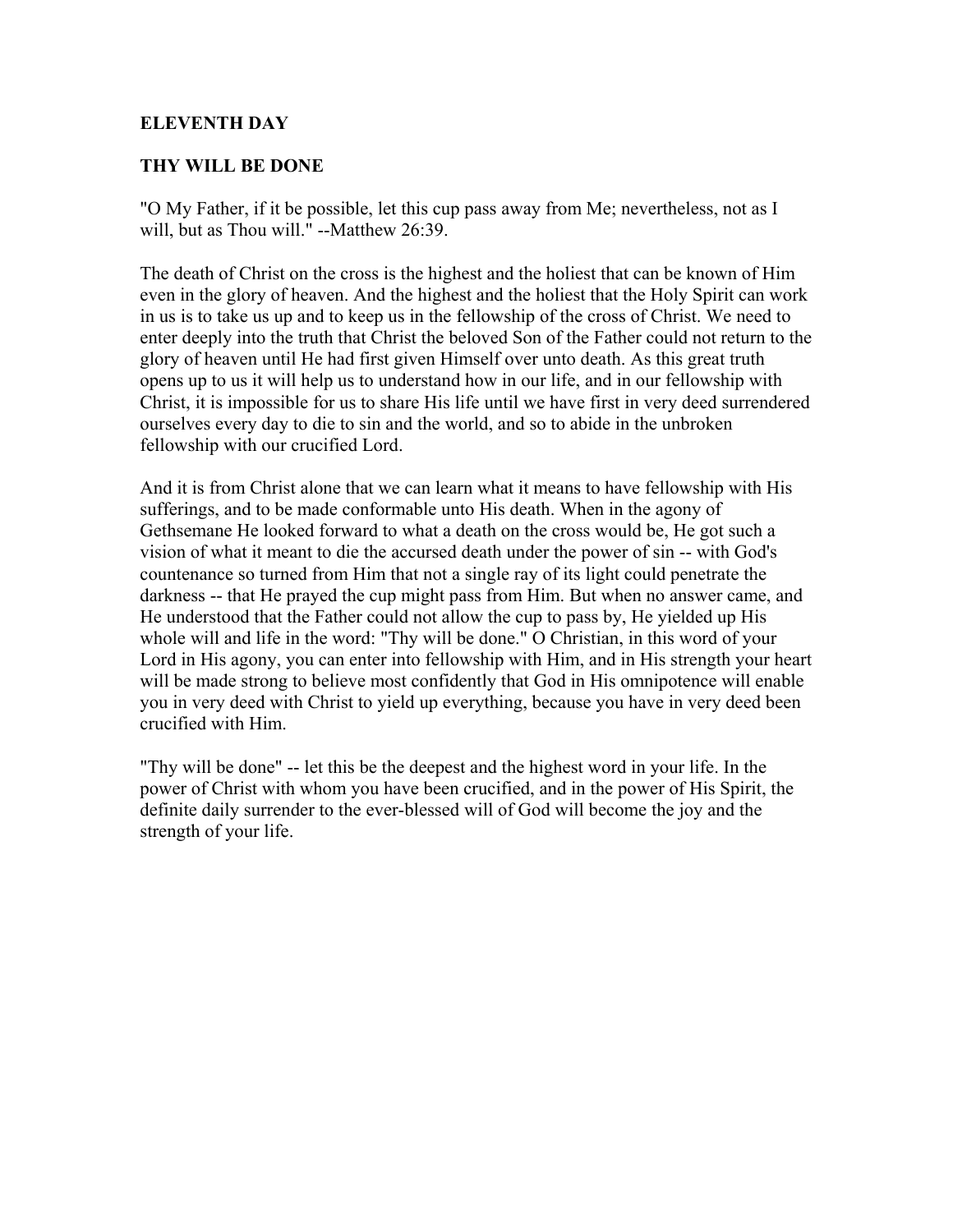## **TWELFTH DAY**

# **THE LOVE OF THE CROSS**

"Then said Jesus: 'Father, forgive them; for they know not what they do.'" --Luke\_23:34.

The seven words on the cross reveal what the mind of Christ is, and show the dispositions that become His disciples. Take the three first words, all the expression of His wonderful love.

"Father, forgive them, for they know not what they do." He prays for His enemies. In the hour of their triumph over Him, and of the shame and suffering which they delight in showering on Him, He pours out His love in prayer for them. It is the call to everyone who believes in a crucified Christ to go and do likewise, even as He has said, "Love your enemies, bless them that curse you, do good to them that hate you, and pray for them which persecute you." The law of the Master is the law for the disciple; the love of the crucified Jesus, the only rule for those who believe in Him.

"Woman, behold thy son!" "Behold thy mother!" The love that cared for His enemies cared too for His friends. Jesus felt what the anguish must be in the heart of His widowed mother, and commits her to the care of the beloved disciple. He knew that for John there could be no higher privilege, and no more blessed service, than that of taking His place in the care of Mary. Even so, we who are the disciples of Christ must not only pray for His enemies, but prove our love to Him and to all who belong to Him by seeing to it that every solitary one is comforted, and that every loving heart has some work to do in caring for those who belong to the blessed Master.

"Verily I say unto thee, today shalt thou be with Me in Paradise." The penitent thief had appealed to Christ's mercy to remember him. With what readiness of joy and love Christ gives the immediate answer to his prayer! Whether it was the love that prays for His enemies, or the love that cares for His friends, or the love that rejoices over the penitent sinner who was being cast out by man -- in all Christ proves that the cross is a cross of love, that the Crucified One is the embodiment of a love that passes knowledge.

With every thought of what we owe to that love, with every act of faith in which we rejoice in its redemption, let us prove that the mind of the crucified Christ is our mind, and that His love is not only what we trust in for ourselves, but what guides us in our loving intercourse with the world around us.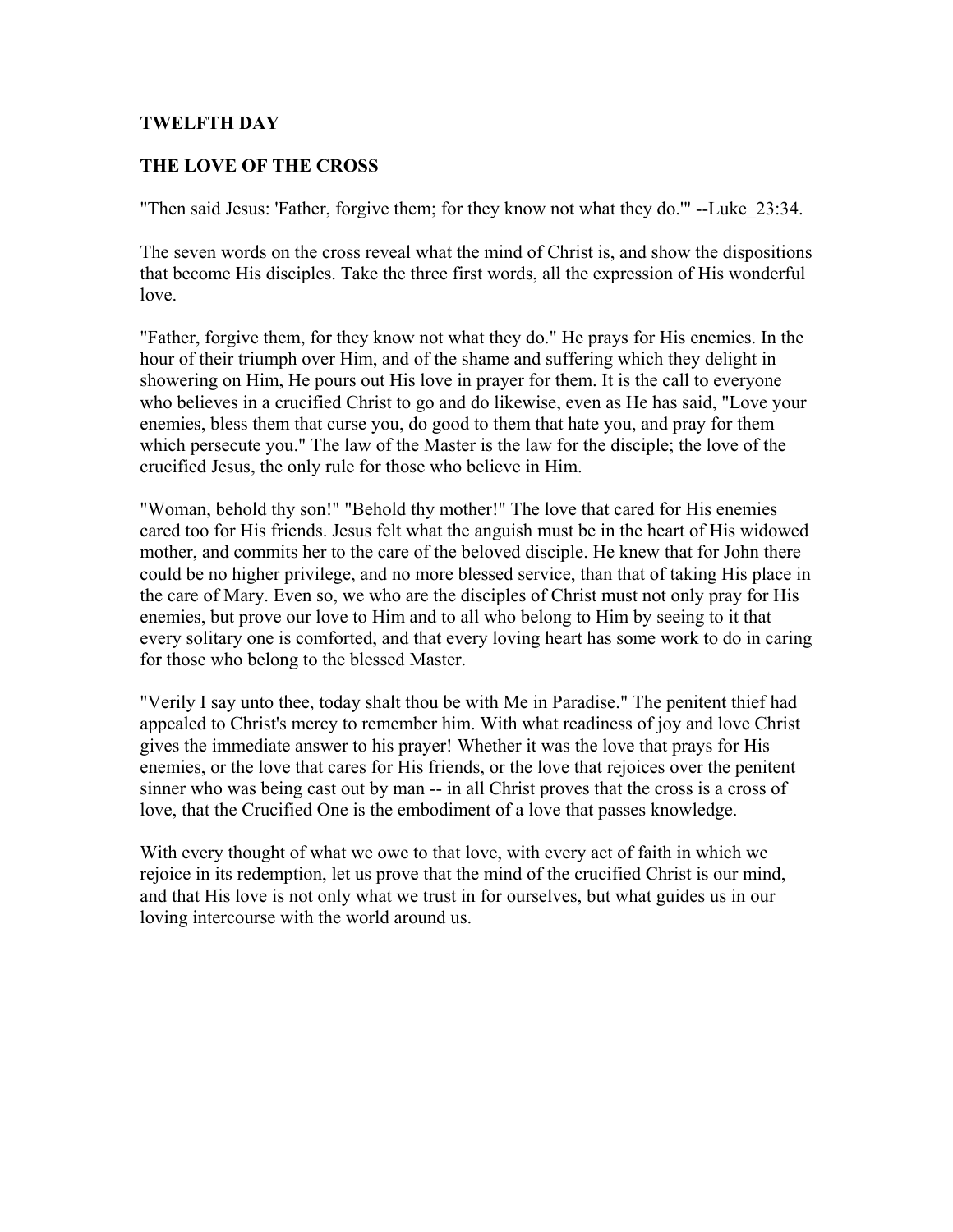# **THIRTEENTH DAY**

### **THE SACRIFICE OF THE CROSS**

"My God, My God, why hast Thou forsaken Me?" -- "I thirst." -- "It is finished." -- Matthew 27:46, John 19:28,30.

The first three words on the cross reveal love in its outflow to men. The next three reveal love in the tremendous sacrifice that it brought, necessary to deliver us from our sins and give the victory over every foe. They still reveal the very mind that was in Christ, and that is to be in us as the disposition of our whole life.

"My God, My God, why hast Thou forsaken Me?" How deep must have been the darkness that overshadowed Him, for not one ray of light could pierce, and He could not say "My Father"! It was this awful desertion breaking in upon that life of childlike fellowship with the Father, in which He had always walked, that caused Him the agony and the bloody sweat in Gethsemane. "O My Father, let this cup pass from Me" -- but it might not be, and He bowed His head in submission: "Thy will be done." It was His love to God and love to man -- this yielding Himself to the very uttermost. It is as we learn to believe and to worship that love that we too shall learn to say: "Abba, Father, Thy will be done."

"I thirst." The body now gives expression to the terrible experience of what it passed through when the fire of God's wrath against sin came upon Christ in the hour of His desertion. He had spoken of Dives crying "I am tormented in this flame." Christ utters His complaint of what He now suffered. Physicians tell us that in crucifixion the whole body is in agony with a terrible fever and pain. Our Lord endured it all and cried: "I thirst"; soul and body was the sacrifice He brought the Father.

And then comes the great word: "It is finished." All that there was to suffer and endure had been brought as a willing sacrifice; He had finished the work the Father gave Him to do. His love held nothing back. He gave Himself an offering and a sacrifice. Such was the mind of Christ, and such must be the disposition of everyone who owes himself and his life to that sacrifice. The mind that was in Christ must be in us, ready to say: "I am come to do the will of Him who sent Me, and to finish His work." And every day that our confidence grows fuller in Christ's finished work must see our heart more entirely yielding itself like Him, a whole burnt offering in the service of God and His love.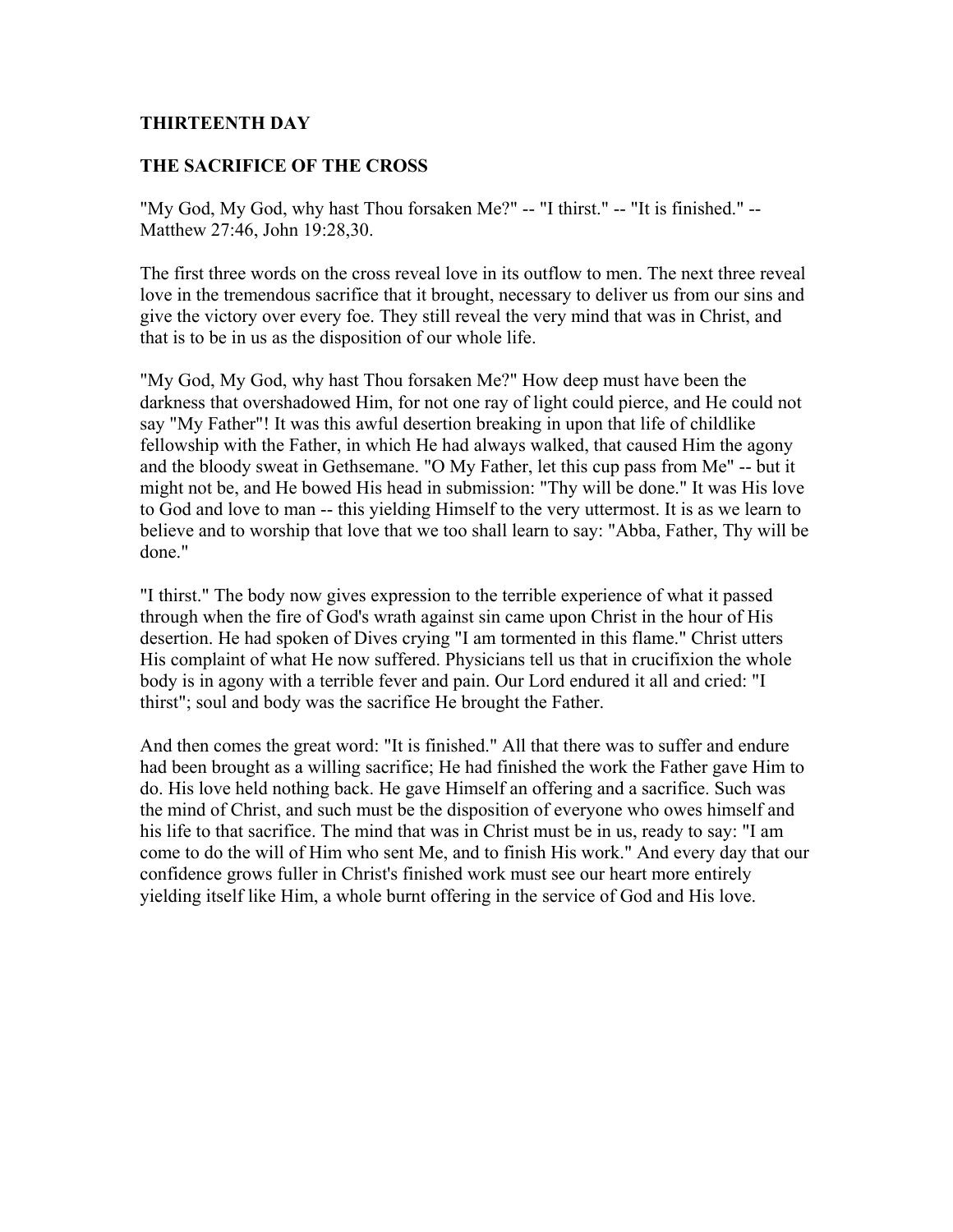### **FOURTEENTH DAY**

# **THE DEATH OF THE CROSS**

"'Father, into Thy hands I commit My spirit.' And having said this, He gave up the ghost." --Luke 23:46.

Like David (Psalm 31:5), Christ had often committed His spirit into the hands of His Father for His daily life and need. But here is something new and very special. He gives up His spirit into the power of death, gives up all control over it, to sink down into the darkness and death of the grave, where He can neither think, nor pray, nor will. He surrenders Himself to the utmost into the Father's hands, trusting Him to care for Him in the dark, and in due time to raise Him up again.

If we have indeed died in Christ, and are now in faith every day to carry about with us the death of our Lord Jesus, this word is the very one that we need. Just think once again what Christ meant when He said that we must hate and lose our life.

We died in Adam; the life we receive from him is death; there is nothing good or heavenly in us by nature. It is to this inward evil nature, to all the life that we have from this world, that we must die. There cannot be any thought of any real holiness without totally dying to this self or "old man." Many deceive themselves because they seek to be alive in God before they are dead to their own nature -- a thing as impossible as it is for a grain of wheat to be alive before it dies. This total dying to self lies at the root of all true piety. The spiritual life must grow out of death.

And if we ask how we can do this, we find the answer in the mind in which Christ died. Like Him we cast ourselves upon God, without knowing how the new life is to be attained; but as we in fellowship with Jesus say, "Father, into Thy hands I commit my spirit," and depend simply and absolutely upon God to raise us up into the new life, there will be fulfilled in us the wonderful promise of God's Word concerning the exceeding greatness of His power in us who believe, according to the mighty power which He wrought in Christ when He raised Him from the dead.

This indeed is the true test of faith -- a faith that lives every day and every hour in absolute dependence upon the continual and immediate quickening of the divine life in us by God Himself through the Holy Spirit.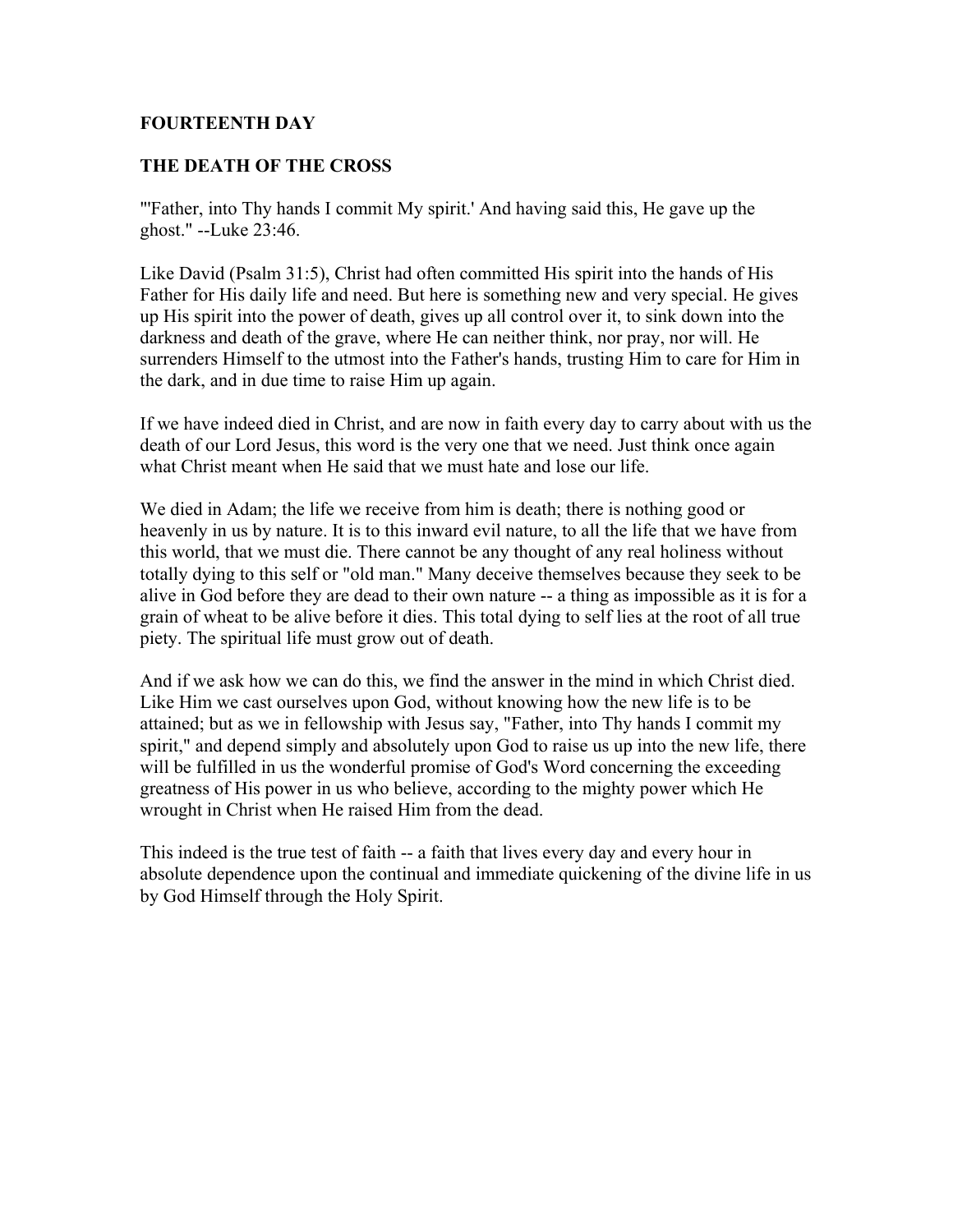# **FIFTEENTH DAY**

# **IT IS FINISHED**

"When Jesus had received the vinegar, He said: 'It is finished.'" -- John 19:30.

The seven words of our Lord on the cross reveal to us His mind and disposition. At the beginning of His ministry He said (John 4:34): "My meat is to do the will of Him who sent Me, and TO FINISH HIS WORK." In all things, the small as well as the great, He should accomplish God's work. In the High Priestly Prayer at the end of the three years' ministry He could say (John 17:4): "I have glorified Thee on the earth, I HAVE FINISHED THE WORK which Thou gavest Me to do." He sacrificed all, and in dying on the cross could in truth say: "It is finished."

With that word to the Father He laid down His life. With that word He was strengthened, after the terrible agony on the cross, in the knowledge that all was now fulfilled. And with that word He uttered the truth of the gospel of our redemption, that all that was needed for man's salvation had been accomplished on the cross.

This disposition should characterize every follower of Christ. The mind that was in Him must be in us -- it must be our meat, the strength of our life, TO DO THE WILL OF GOD IN ALL THINGS, AND TO FINISH HIS WORK. There may be small things about which we are not conscientious, and so we bring harm to ourselves and to God's work. Or we draw back before some great thing which demands too much sacrifice. In every case we may find strength to perform our duty in Christ's word "It is finished." His finished work secured the victory over every foe. By faith we may appropriate that dying word of Christ on the cross, and find the power for daily living and dying in the fellowship of the crucified Christ.

Child of God, study the inexhaustible treasure contained in this word: "It is finished." Faith in what Christ accomplished on the cross will enable you to manifest in daily life the spirit of the cross.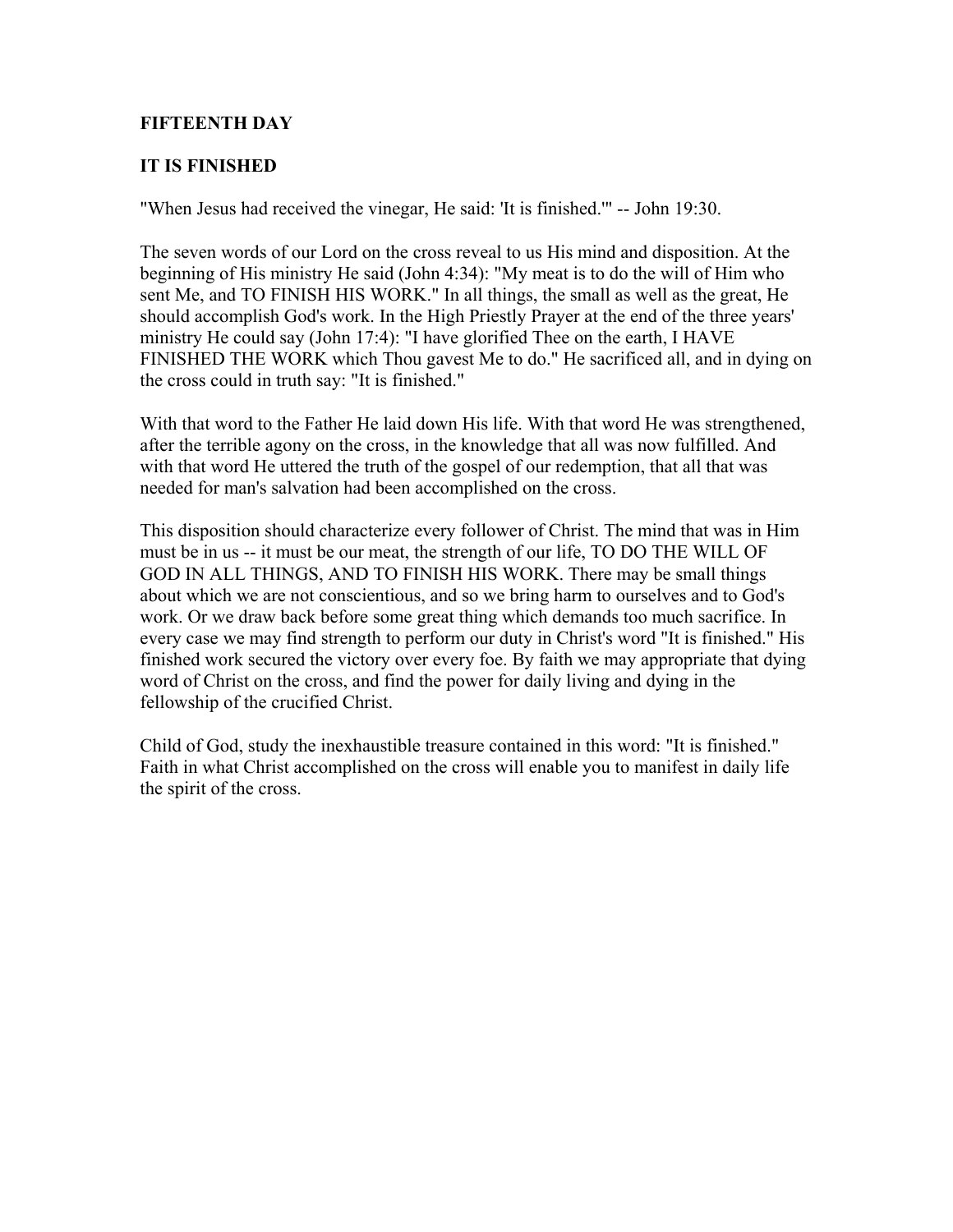# **SIXTEENTH DAY**

#### **DEAD TO SIN**

"We who died to sin, how shall we any longer live therein?" --Romans 6:2.

After having, in the first section of the Epistle to the Romans (1:16 to 5:11), expounded the great doctrine of justification by faith, Paul proceeds, in the second section (5:12 to 8:39), to unfold the related doctrine of the new life by faith in Christ. Taking Adam as a figure of Christ, he teaches that just as we all really and actually died in Adam, so that his death reigns in our nature, even so, in Christ, those who believe in Him actually and effectually died to sin, were set free from it, and became partakers of the new holy life of Christ.

He asks the question: "We who died to sin, how shall we any longer live therein?" In these words we have the deep spiritual truth that our death to sin in Christ delivers us from its power, so that we no longer may or need to live in it. The secret of true and full holiness is by faith, and in the power of the Holy Spirit, to live in the consciousness: I am dead to sin.

In expounding this truth he reminds them that they were baptized INTO THE DEATH OF CHRIST. We were buried with Him through baptism into death. We became UNITED WITH HIM by the likeness of His death. Our "old man" was crucified with Him, that the body of sin might be done away -- rendered void and powerless. Take time and quietly, asking for the teaching of the Holy Spirit, ponder these words until the truth masters you: I am indeed dead to sin in Christ Jesus. As we grow in the consciousness of our union with the crucified Christ, we shall experience that the power of His life in us has made us free from the power of sin.

Romans 6 is one of the most blessed portions of the New Testament of our Lord Jesus, teaching us that our "old man," the old nature that is in us, was actually crucified with Him, so that now we need no longer be in bondage to sin. But remember it is only as the Holy Spirit makes Christ's death a reality within us that we shall know, not by force of argument or conviction, but in the reality of the power of a divine life, that we are in very deed dead to sin. It only needs a continual living in Christ Jesus.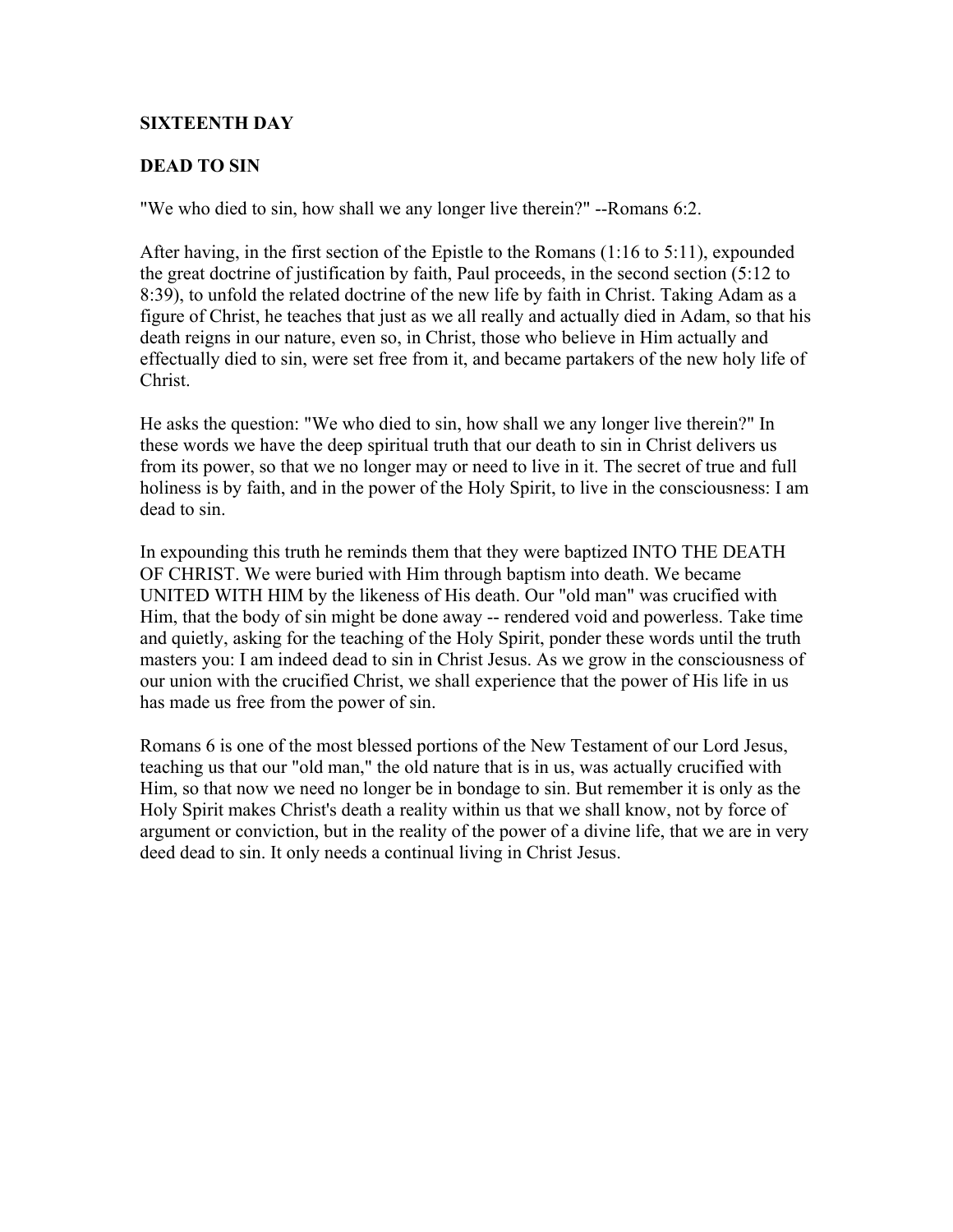### **SEVENTEENTH DAY**

# **THE RIGHTEOUSNESS OF GOD**

"Abraham believed God, and it was counted unto him for righteousness." "He believed God, who quickeneth the dead." --Romans 4:3,7.

Let us now, after listening to the words of our Lord Jesus about our fellowship with Him in the cross, turn to St. Paul, and see how through the Holy Spirit he gives the deeper insight into what our death in Christ means.

You know how the first section of Romans is devoted to the doctrine of justification by faith in Christ. After speaking (1:18-32) of the awful sin of the heathen, and then (2:1-29) of the sin of the Jew, he points out how Jew and Gentile are "guilty before God," "All have sinned and come short." And then he sets forth that free grace which gave the redemption that is in Christ Jesus (3:21-31). In chapter 4 he points to Abraham as having, when he believed, understood that God justified him freely by His grace, and not for anything that he had done.

Abraham had not only believed this, but something more. "He believed in God, who quickeneth the dead, and calleth the things that are not as though they were." The two expressions are most significant, as indicating the two essential needs there are in the redemption of man in Christ Jesus. There is the need of justification by faith, to restore man to the favor of God. But there is more needed. He must also be quickened to a new life. Just as justification is by faith alone, so is regeneration also. Christ died on account of our sins; He was raised again on account of our justification.

In the first section (down to chap. 5:11), Paul deals exclusively with the great thought of our justification. But in the second section (5:12 to 8:39) he expounds that wonderful union with Christ, through faith, by which we died with Him, by which we live in Him, and by which, through the Holy Spirit, we are made free, not only from the punishment, but also from the power of sin, and are enabled to live the life of righteousness, of obedience, and of sanctification.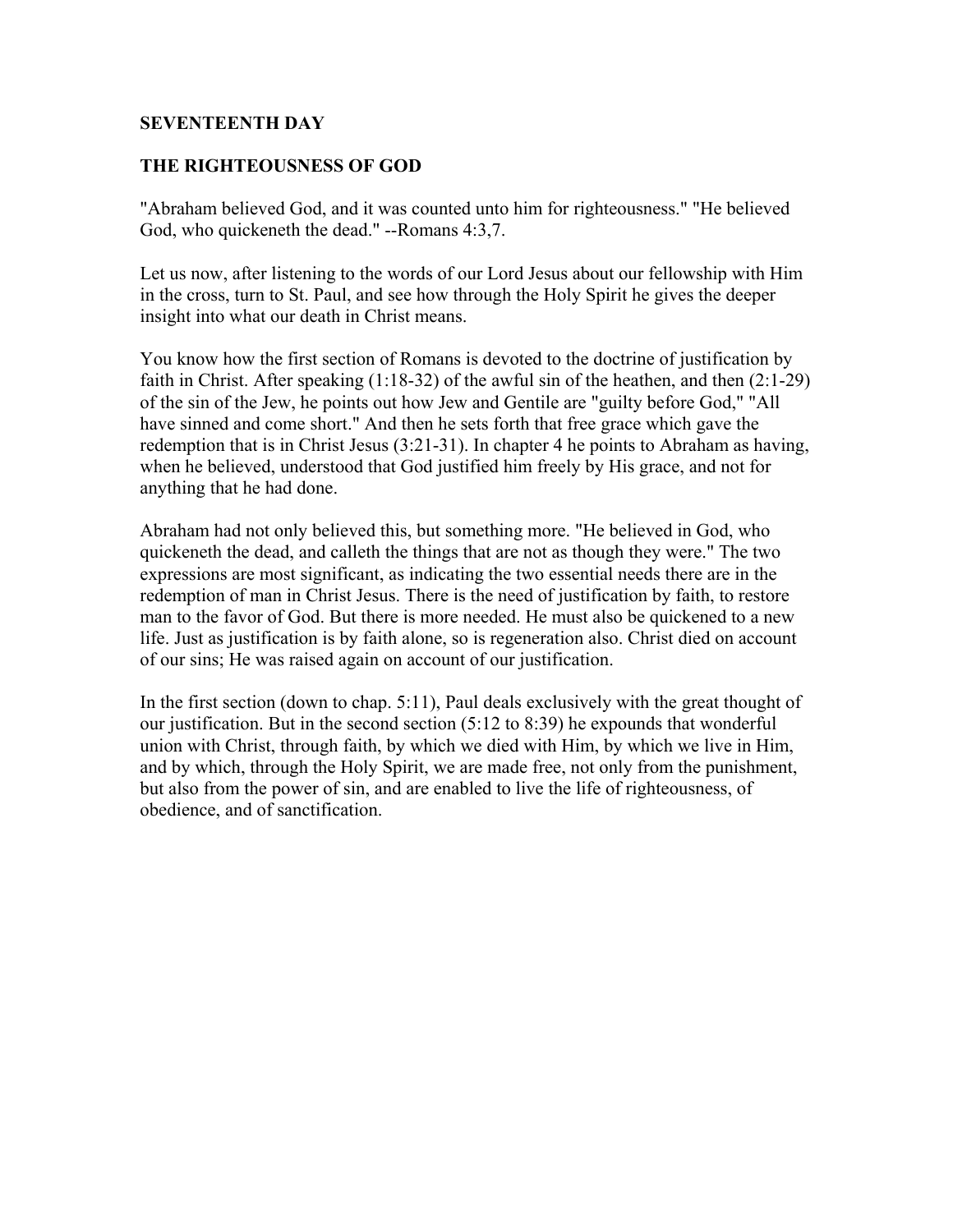# **EIGHTEENTH DAY.**

# **DEAD WITH CHRIST**

"If we died with Christ, we believe that we shall also live with Him." --Romans 6:8.

The reason that God's children live so little in the power of the resurrection life of Christ is because they have so little understanding of or faith in their death with Christ. How clearly this appears from what Paul says: "If we died with Christ, we believe that we shall also live with Him"; it is the knowledge and experience that gives us the assurance of the power of His resurrection in us. "Christ died unto sin once; but the life that He liveth, He liveth unto God" (ver. 10). It is only because and as we know that we are dead with Him, that we can live with Him.

On the strength of this, Paul now appeals to his readers. "Even so reckon ye also yourselves to be dead unto sin, but alive unto God in Christ Jesus" (ver. 11). The words "even so reckon yourselves" are a call to an act of bold and confident faith. Reckon yourselves to be indeed dead unto sin, as much as Christ is, and alive to God in Christ Jesus. The word gives us a divine assurance of what we actually are and have in Christ. And this not as a truth that our minds can master and appropriate, but a reality which the Holy Spirit will reveal within us. In His power we accept our death with Christ on the cross as the power of our daily life.

Then we are able to accept and obey the command: "Let not sin reign in your mortal body; but present yourselves unto God, as alive from the dead; for sin shall not have dominion over you" (vers. 12,13,14). "Being made free from sin, ye became servants of righteousness; present your members as servants to righteousness unto sanctification. Being now made free from sin, ye have your fruit unto sanctification" (vers. 18,19,33).

The whole chapter is a wonderful revelation of the deep meaning of its opening words: "How shall we, WHO DIED TO SIN, live any more therein?" Everything depends upon our acceptance of the divine assurance: If we died with Christ, as He died, and now lives to God, we too have the assurance that in Him we have the power to live unto God.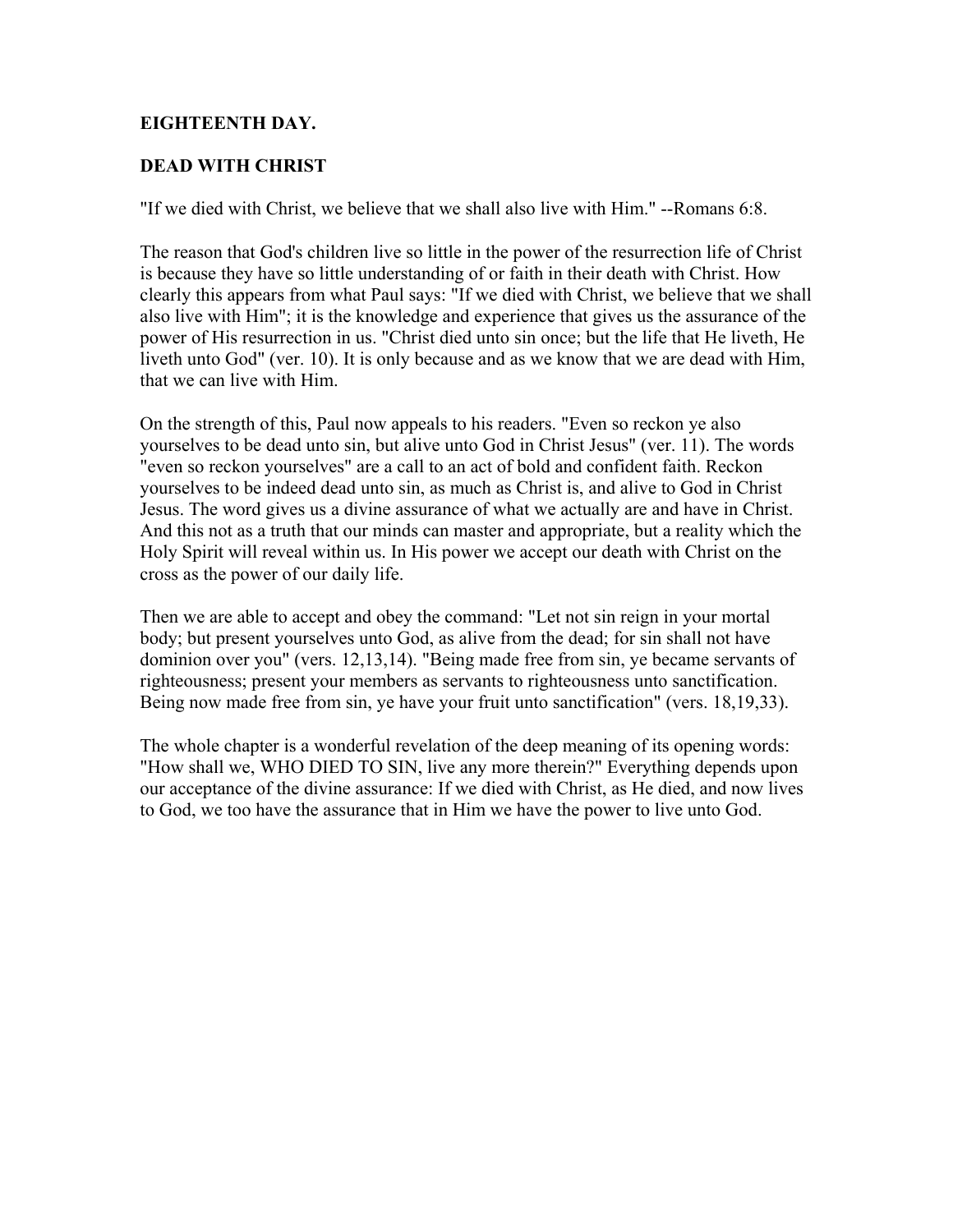### **NINETEENTH DAY**

### **DEAD TO THE LAW**

"Ye were made dead to the law, through the body of Christ." "Having died to that wherein we were holden, so that we serve in newness of the spirit." Romans 7:4,6.

The believer is not only dead to sin, but dead to the law. This is a deeper truth, giving us deliverance from the thought of a life of effort and failure, and opening the way to the life in the power of the Holy Spirit. "Thou shalt" is done away with; the power of the Spirit takes its place. In the remainder of this chapter (7:7-24) we have a description of the Christian as he still tries to obey the law, but utterly fails. He experiences that "in him, that in his flesh, dwelleth no good thing." He finds that the law of sin, notwithstanding his utmost efforts, continually brings him into captivity, and compels the cry: "O wretched man that I am, who shall deliver me from the body of this death?" In the whole passage, it is everywhere "I," without any thought of the Spirit's help. It is only when he has given utterance to his cry of despair that he is brought to see that he is no longer under the law, but under the rule of the Holy Spirit (8:1,2). "There is therefore now no condemnation," such as he had experienced in his attempt to obey the law, "to them that are in Christ Jesus. For the law of the Spirit of life in Christ Jesus has made me free from the law of sin and death." As chapter 7 gives us the experience that leads to being a captive under the power of sin, chapter 8 reveals the experience of the life of a man in Christ Jesus, who has now been made free from the law of sin and death. In the former we have the life of the ordinary Christian doing his utmost to keep the commandments of the law, and to walk in His ways, but ever finding how much there is of failure and shortcoming. In the latter we have the man who knows that he is in Christ Jesus, dead to sin and alive to God, and by the Spirit has been made free and is kept free from the bondage of sin and of death.

Oh that men understood what the deep meaning is of Romans 7, where a man learns that in him, that is in his flesh, there is no good thing, and that there is no deliverance from this state but by yielding to the power of the Spirit making free from the power and bondage of the flesh, and so fulfilling the righteousness of the law in the power of the life of Christ!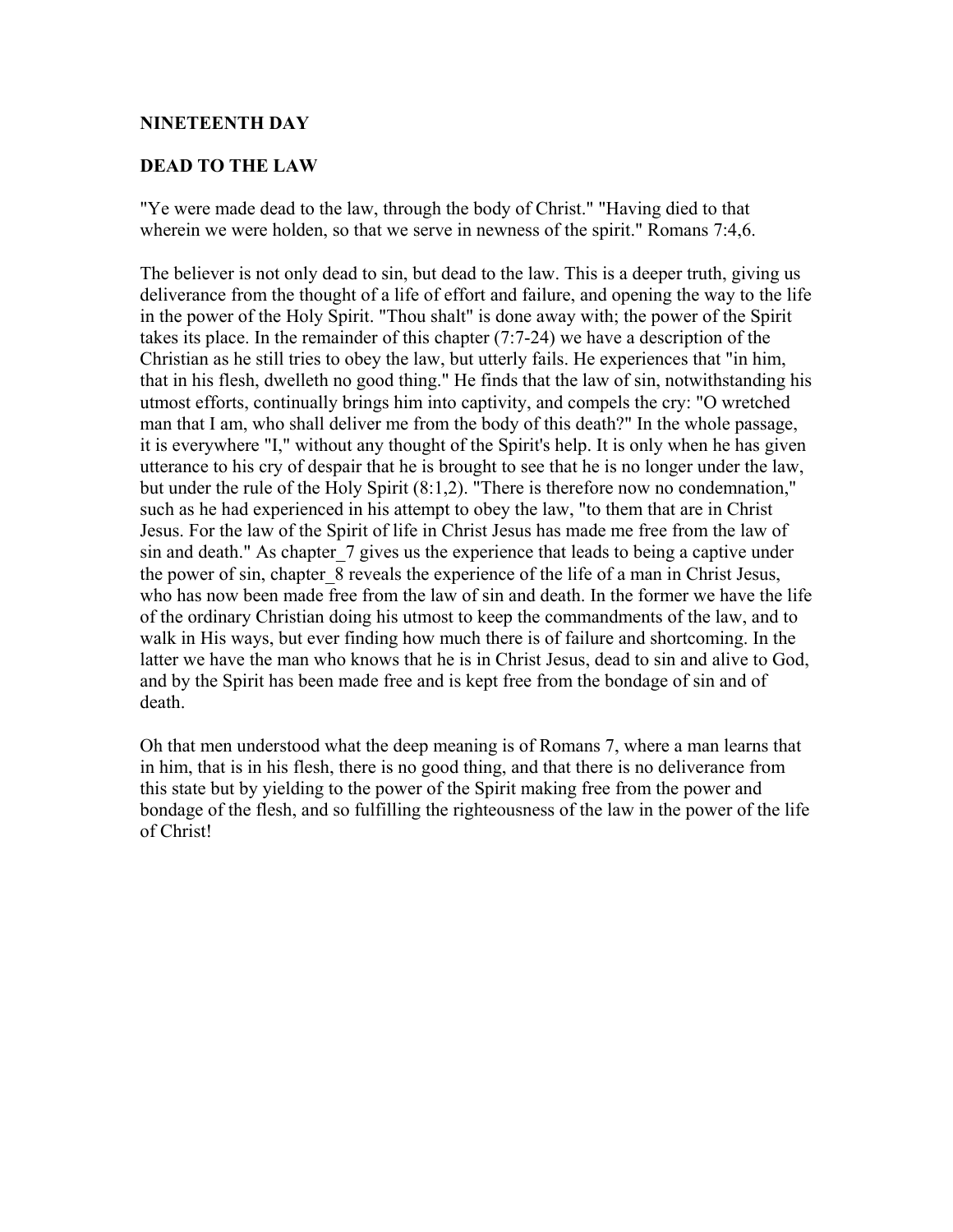## **TWENTIETH DAY**

#### **THE FLESH CONDEMNED ON THE CROSS**

"What the law could not do, in that it was weak through the flesh, God, sending His own Son in the likeness of sinful flesh, and for sin, condemned sin in the flesh." --Romans 8:3.

In Romans 8:7 Paul writes: "The mind of the flesh is enmity against God; for it is not subject to the law of God, neither indeed can it be." Here Paul opens up the depth of sin that there is in the flesh. In chapter 7 he had said that in the flesh there is no good thing. Here he goes deeper, and tells us that it is enmity against God: it hates God and His law. It was on this account that God condemned sin in the flesh on the cross; all the curse that there is upon sin is upon the flesh in which sin dwells. It is as the believer understands this that he will cease from any attempt at seeking to perfect in the flesh what is begun in the Spirit. The two are at deadly, irreconcilable enmity.

See how this lies at the very root of the true Christian life (vers.3,4): "God condemned sin in the flesh, that the righteousness of the law might be fulfilled in us who walk, not after the flesh, but after the Spirit." All the requirements of God's law will be fulfilled, not in those who strive to keep and fulfill that law -- a thing that is utterly impossible -- but in those who walk by the Spirit, and in His power live out the life that Christ won for us on the cross and imparted to us in the resurrection.

Would God that His children might learn the double lesson. In me, that is in my flesh, in the old nature which I have from Adam, there dwells literally no good thing that can satisfy the eye of a holy God! And that flesh can never by any process of discipline, or struggling, or prayer, be made better than it is! But the Son of God in the likeness of sinful flesh -- in the form of a man -- condemned sin on the cross. "There is, therefore, now no condemnation to them who are in Christ Jesus, who walk, not after the flesh, but after the Spirit."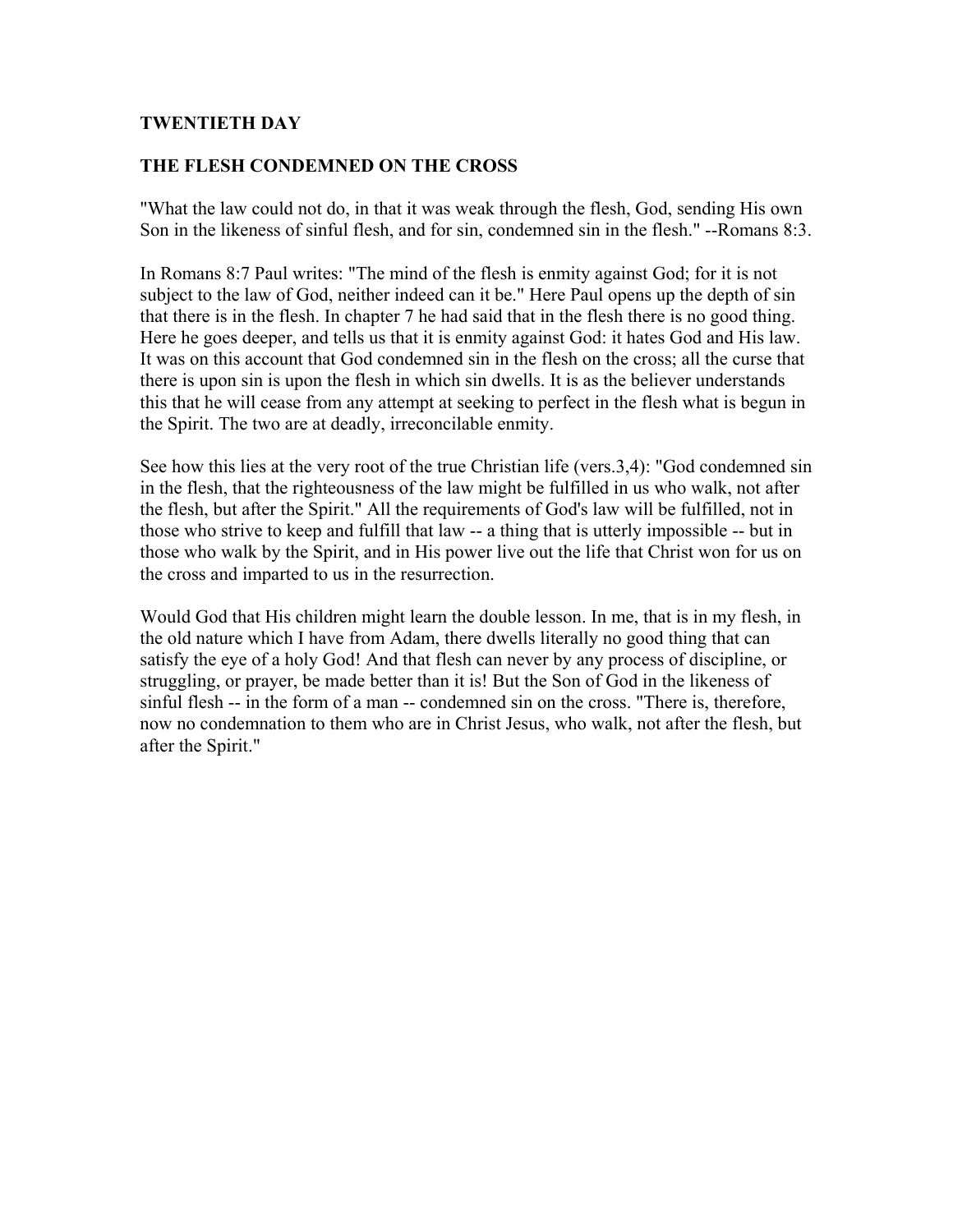# **TWENTY-FIRST DAY**

### **JESUS CHRIST AND HIM CRUCIFIED**

"I determined not to know anything among you, except Jesus Christ and Him crucified. And my preaching was in demonstration of the Spirit and of power." --1 Corinthians  $2:2,4.$ 

This text is very often understood of Paul's purpose in his preaching: to know nothing but Jesus Christ and Him crucified. But it contains a far deeper thought. He speaks of his purpose, not only in the matter of his preaching, but in his whole spirit and life to prove how he in everything seeks to act in conformity to the crucified Christ. Thus he writes (2 Corinthians 13:4,5): "Christ was crucified through weakness, yet He liveth through the power of God. For we also are weak in Him, but we shall live with Him through the power of God toward you." His whole ministry and manner of life bore the mark of Christ's likeness -- crucified through weakness, yet living by the power of God.

Just before the words of our text paul had written (1:17-24): "The word of the cross is to them that are perishing foolishness; but unto us who are being saved it is the power of God." It was not only in his preaching, but in his whole disposition and deportment that he sought to act in harmony with that weakness in which Christ was crucified. He had so identified himself with the weakness of the cross, and its shame, that in his whole life and conduct he would prove that in everything he sought to show forth the likeness and the spirit of the crucified Jesus. Hence he says (2:3): "I was with you in weakness, and in fear, and in much trembling."

It is on this account that he spoke so strongly: "Christ sent me to preach the gospel, not in wisdom of words, lest the cross of Christ should be made void" (1:17); "My preaching was not with enticing words of man's wisdom, but in demonstration of the Spirit and of power" (2:4). Have we not here the great reason why the power of God is so little manifested in the preaching of the gospel? Christ the crucified may be the subject of the preaching and yet there may be such confidence in human learning and eloquence that there is nothing to be seen of that likeness of the crucified Jesus which alone gives preaching its supernatural, its divine power.

God help us to understand how the life of every minister and of every believer must bear the hallmark, the stamp of the sanctuary: Nothing but Jesus Christ, and Him crucified.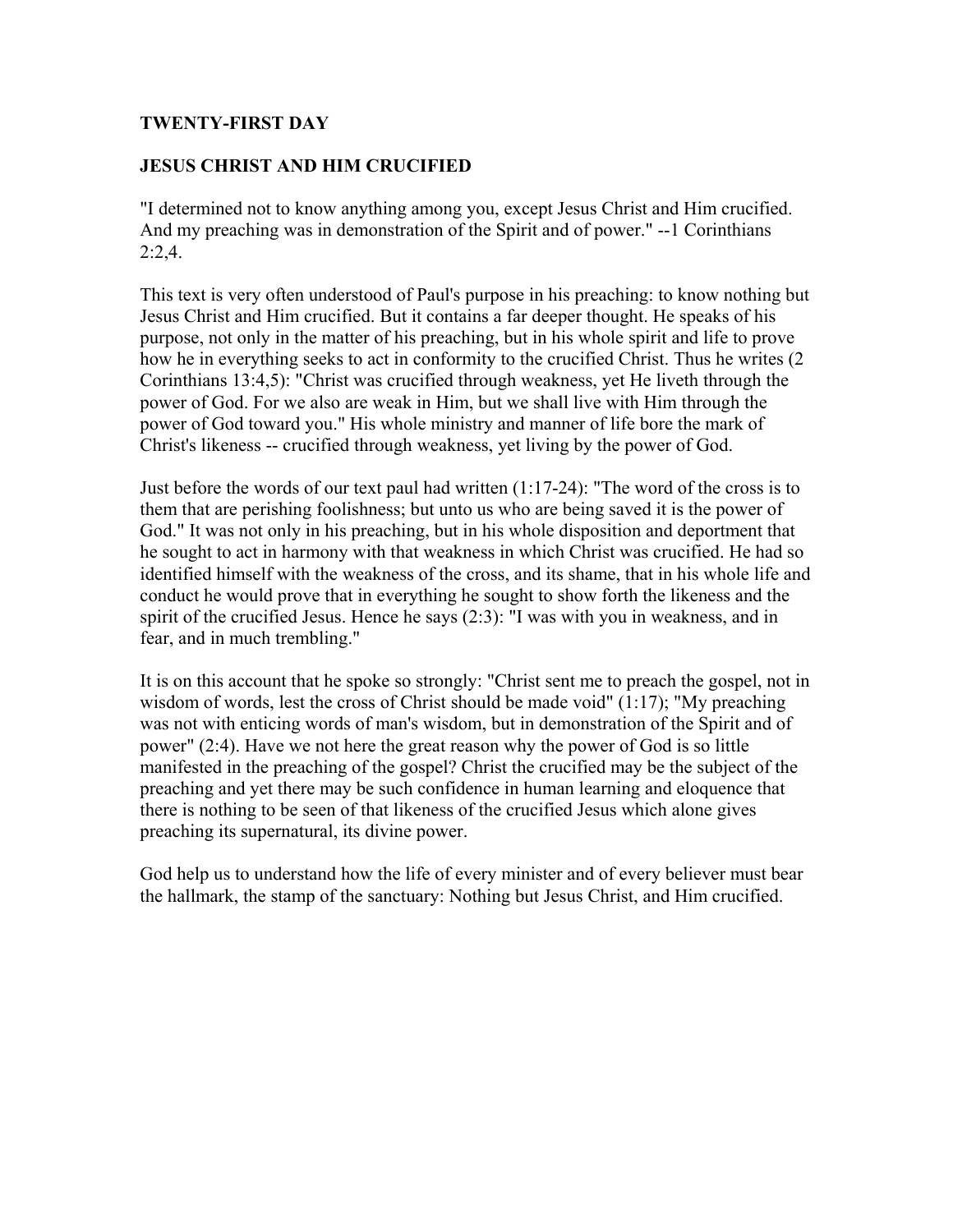## **TWENTY-SECOND DAY**

# **TEMPERATE IN ALL THINGS**

"Every man that striveth in the games is temperate in all things." "I buffet my body, and bring it into bondage." --1 Corinthians 9:25, 27.

Paul here reminds us of the well-known principle that anyone competing for a prize in the public games is "temperate in all things." Everything, however attractive, that might be a hindrance in the race is given up or set aside. And this in order to obtain an earthly prize. And shall we, who strive for an incorruptible crown, and that Christ may be Lord of all - shall we not be temperate in all things that could in the very least prevent our following the Lord Jesus with an undivided heart?

Paul says: "I buffet my body, and bring it into bondage." He would allow nothing to hinder him. He tells us: "This one thing I do: I press towards the mark for the prize." No self-pleasing in eating and drinking, no comfort or ease, should for a moment keep him from showing the spirit of the cross in his daily life, or from sacrificing all, like his Master. Read the following four passages which comprise his life-history: 1 Corinthians 4:11-13; 2\_Corinthians 4:8-12, 6:4-10, 11:23-27. The cross was not only the theme of his preaching, but the rule of his life in all its details.

We need to pray God that this disposition may be found in all Christians and preachers of the gospel, through the power of the Holy Spirit. When the death of Christ works with power in the preacher, then Christ's life will be known among the people. Let us pray that the fellowship of the cross may regain its old place, and that God's children may obey the injunction: "Let this mind be in you that was in Christ Jesus." He humbled Himself and became obedient unto the death of the cross. For, "if we have been planted together in the likeness of His death, we shall be also in the likeness of His resurrection" (Romans 6:5).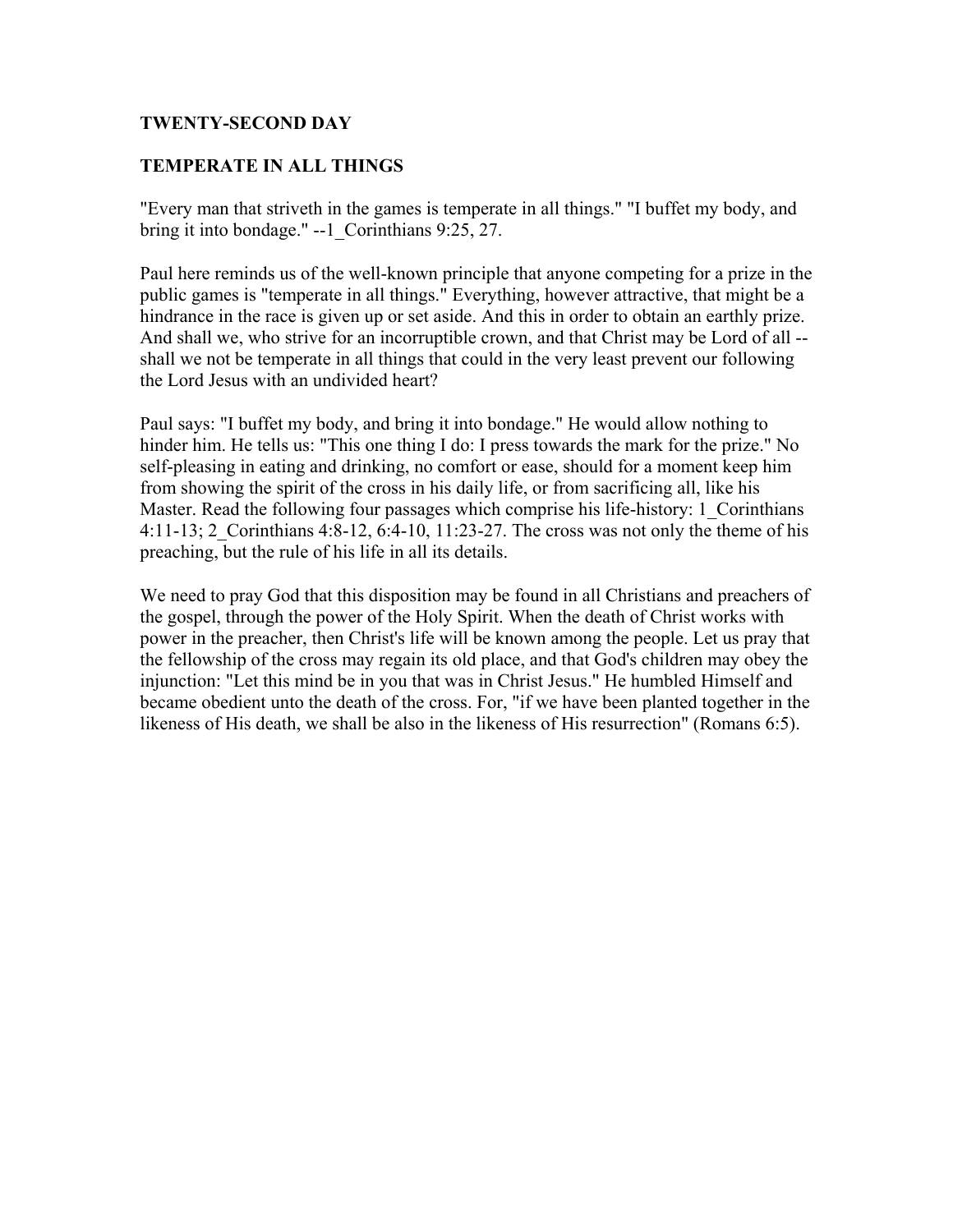# **TWENTY-THIRD DAY**

# **THE DYING OF THE LORD JESUS**

"Always bearing about in the body the dying of Jesus, that the life also of Jesus may be manifested in our body." "So then death worketh in us, but life in you." --2 Corinthians 4:10,12.

Paul here is very bold in speaking of the intimate union that there was between Christ living in him and the life he lived in the flesh, with all its suffering. He had spoken (Galatians 2:20) of his being crucified with Christ, and Christ living in him. Here he tells how he was always bearing about in the body the dying of Jesus; it was through that that the life also of Jesus was manifested in his body. And he says that it was because of the death of Christ was thus working in and through him that Christ's life could work in them.

We often speak of our abiding in Christ. But we forget that that means the abiding in a crucified Christ. Many believers appear to think that when once they have claimed Christ's death in the fellowship of the cross, and have counted themselves as crucified with Him, that they may now consider it as past and done with. They do not understand that it is in the crucified Christ, and in the fellowship of His death, that they are to abide daily and unceasingly. The fellowship of the cross is to be the life of a daily experience, the self-emptying of our Lord, His taking the form of a servant, His humbling Himself and becoming obedient unto death, even the death of the cross -- this mind that was in Christ is to be the disposition that marks our daily life.

"Always bearing about in the body the dying of Jesus." This is what we are called to as much as Paul. If we are indeed to live for the welfare of men around us, if we are to sacrifice our ease and pleasure to win souls for our Lord, it must be true of us, as of Paul, that we are able to say: Death worketh in us, but life in those for whom we pray and labor. For it is in the fellowship of the sufferings of Christ that the crucified Lord can live out and work out His life in us and through us.

Let us learn the lesson that the abiding in Christ Jesus, for which we have so often prayed and striven, is nothing less than the abiding of the Crucified in us, and we in Him.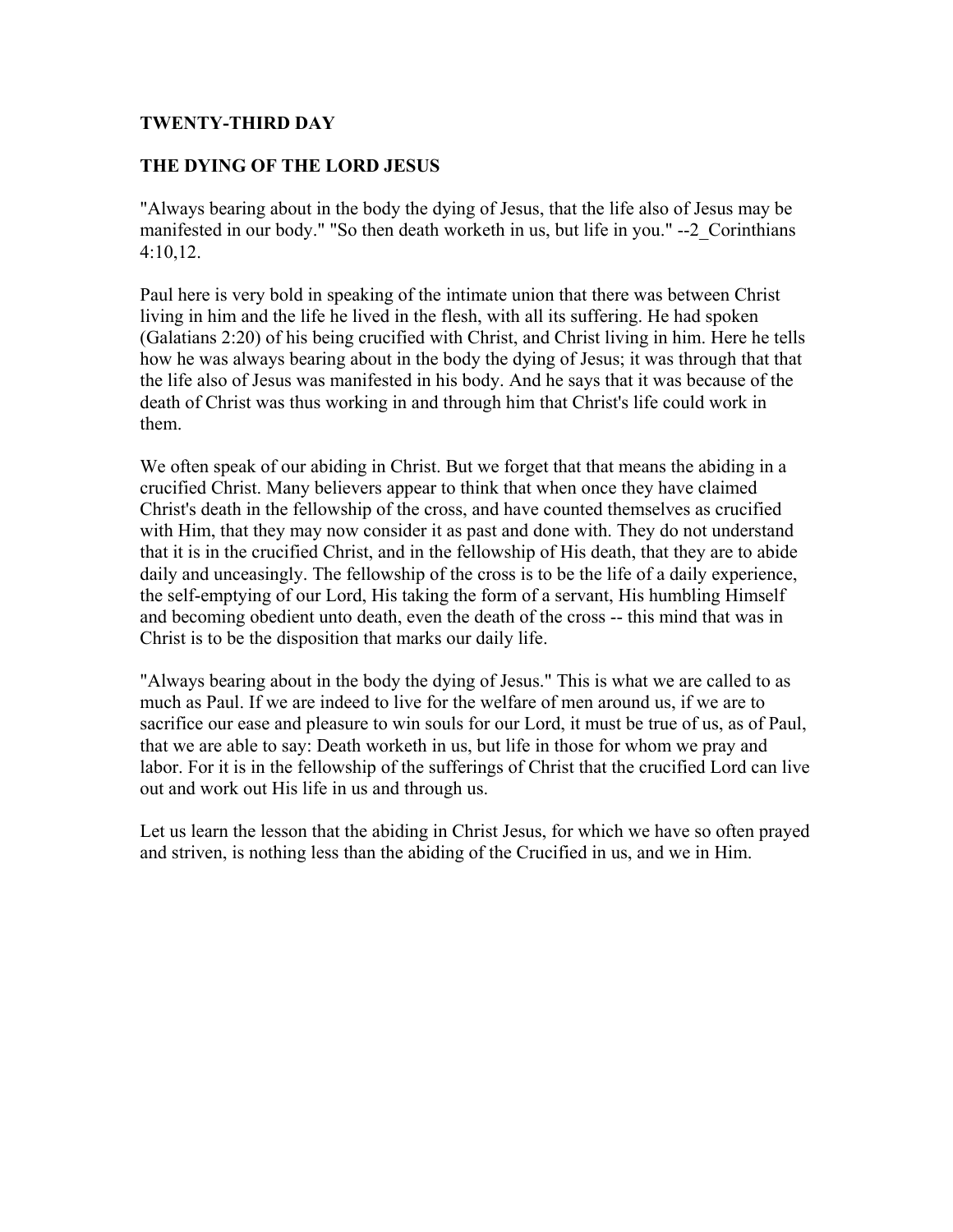## **TWENTY-FOURTH DAY**

# **THE CROSS AND THE SPIRIT**

"How much more shall the blood of Christ, who through the Eternal Spirit offered Himself without blemish unto God, cleanse your conscience?" --Hebrews 9:14.

The cross is Christ's highest glory. The glory which He received from the Father was entirely owing to His having humbled Himself to the death of the cross. "Wherefore also God highly exalted Him." The greatest work which the Holy Spirit could ever do in the Son of God was when He enabled Him to yield Himself a sacrifice and an offering for a sweet-smelling savour. And the Holy Spirit can now do nothing greater or more glorious for us than to lead us into the fellowship and likeness of that crucified life of our Lord.

Have we not here the reason that our prayers for the mighty working of the Holy Spirit are not more abundantly answered? We have prayed too little that the Holy Spirit might glorify Christ in us in the fellowship and the conformity to His sufferings. The Spirit, who led Christ to the cross, is longing and is able to maintain in us the life of abiding in the crucified Jesus.

The Spirit and the cross are inseparable. The Spirit led Christ to the cross; the cross brought Christ to the throne to receive the fullness of the Spirit to impart to His people. The Spirit taught Peter at once to preach Christ crucified; it was through that preaching that the three thousand received the Spirit. In the preaching of the gospel, in the Christian life, as in Christ, so in us, the Spirit and the cross are inseparable. It is the sad lack of the mind and disposition of the crucified Christ, sacrificing self and the word to win life for the dying, that is one great cause of the feebleness of the Church. Let us beseech God fervently to teach us to say: We have been crucified with Christ; in Him we have died to sin; "always bearing about in the body the dying of Jesus." So shall we be prepared for that fullness of the Spirit which the Father longs to bestow.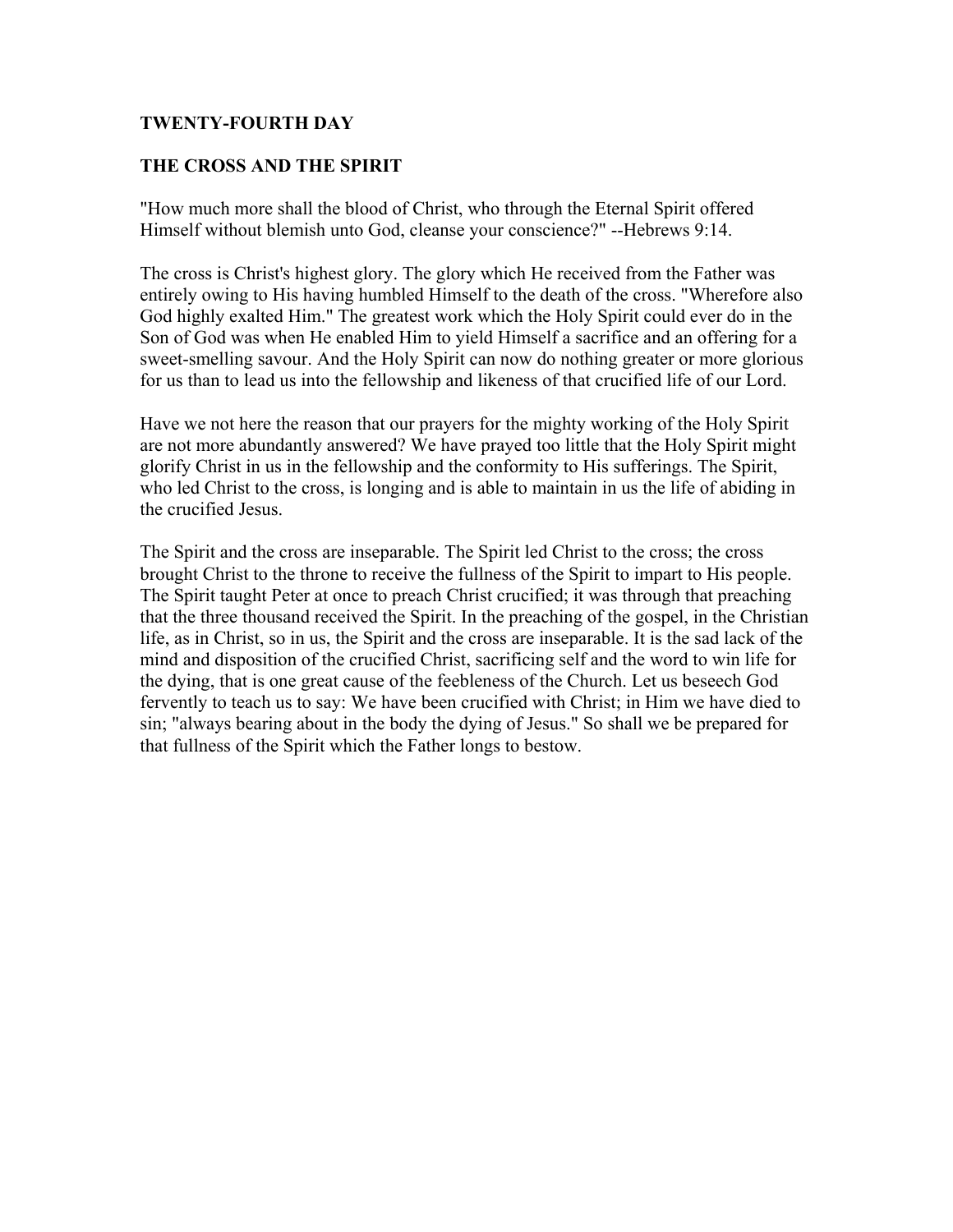### **TWENTY-FIFTH DAY**

### **THE VEIL OF THE FLESH**

"Having therefore, brethren, boldness to enter into the Holy Place by the blood of Jesus, by the way which He dedicated for us, a new and living way, through the veil, that is to say, His flesh." --Hebrews 10:19,20.

In the temple there was a veil between the Holy Place and the Most Holy. At the altar in the court the blood of the sacrifice was sprinkled for forgiveness of sins. That gave the priest entrance into the Holy Place to offer God the incense as part of a holy worship. But into the Most Holy, behind the veil, the high priest alone might enter once a year. That veil was the type of sinful human nature; even though it had received the forgiveness of sin, full access and fellowship with God was impossible.

When Christ died, the veil was rent. Christ dedicated a new and living way to God through the rent veil of His flesh. This new way, by which we now can enter into the Holiest of all, ever passes through the rent veil of the flesh. Every believer "has crucified the flesh with the passions and the lusts thereof" (Galatians 5:24). Every step on the new and living way for entering into God's holy presence maintains the fellowship with the cross of Christ. The rent veil of the flesh has reference, not only to Christ and His sufferings, but to our experience in the likeness of His sufferings.

Have we not here the reason why many Christians can never attain to close fellowship with God? They have never yielded the flesh as an accursed thing to the condemnation of the cross. They desire to enter into the Holiest of All, and yet allow the flesh with its desires and pleasures to rule over them. God grant that we may rightly understand, in the power of the Holy Spirit, that Christ has called us to hate our life, to lose our life, to be dead with Him to sin that we may live to God with Him. There is no way to a full abiding fellowship with God but through the rent veil of the flesh, through a life with the flesh crucified in Christ Jesus. God be praised that the Holy Spirit ever dwells in us to keep the flesh in its place of crucifixion and condemnation, and to give us the abiding victory over all temptations.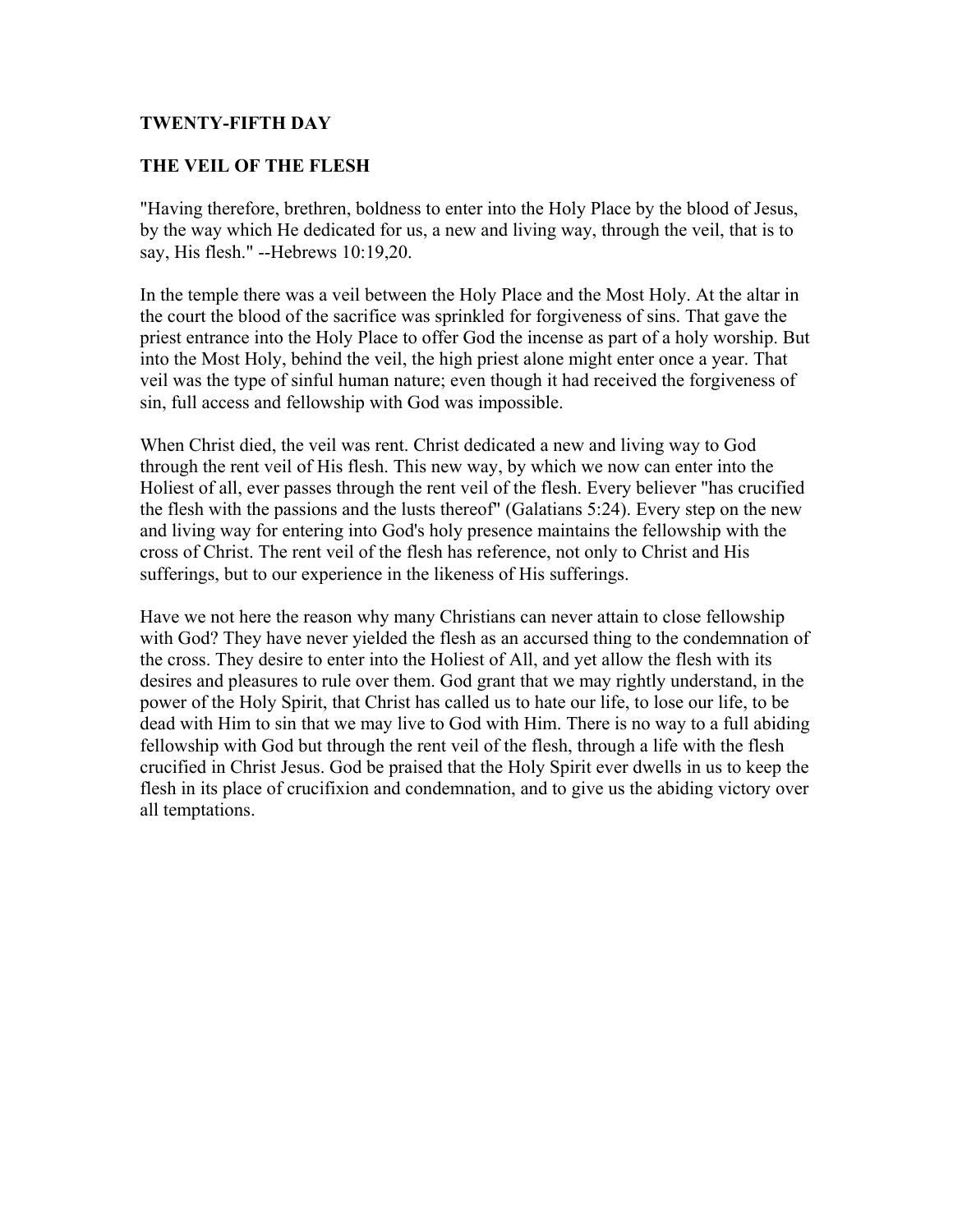### **TWENTY-SIXTH DAY**

#### **LOOKING UNTO JESUS**

"Let us run with patience the race that is set before us, looking unto Jesus, the Author and Perfecter of our faith, who for the joy that was set before Him endured the cross, despising the shame." --Hebrews 12:1,2.

In running a race the eye and heart are ever set upon the goal and the prize. The Christian is here called to keep his eye fixed on Jesus enduring the cross, as the one object of imitation and desire. In our whole life we are ever to be animated by His Spirit as He bore the cross. This was the way that led to the throne and the glory of God. This is the new and living way which He opened for us through the veil of the flesh. It is as we study and realize that it was for His bearing the cross that God so highly exalted Him, that we shall walk in His footsteps bearing our cross after Him with the flesh condemned and crucified.

The impotence of the Church is greatly owing to the fact that this cross-bearing mind of Jesus is so little preached and practiced. Most Christians think that as long as they do not commit actual sin they are at liberty to possess and enjoy as much of the world as they please. There is so little insight into the deep truth that the world, and the flesh that loves the world, is enmity against God. Hence it comes that many Christians seek and pray for years for conformity to the image of Jesus, and yet fail so entirely. They do not know, they do not seek with the whole heart to know, what it is to die to self and the world.

It was for the joy set before Him that Chris endured the cross -- the joy of pleasing and glorifying the Father, the joy of loving and winning souls for Himself. We have indeed need of a new crusade with the proclamation: This is the will of God, that as Christ found His highest happiness THROUGH HIS ENDURANCE OF THE CROSS, and received thereby from the Father the fullness of the Spirit to pour down on His people, so it is only IN OUR FELLOWSHIP OF THE CROSS that we can really become conformed to the image of God's Son. As believers awake to this blessed truth, and run the race ever looking to the crucified Jesus, they will receive power to win for Christ the souls He has purchased on the cross.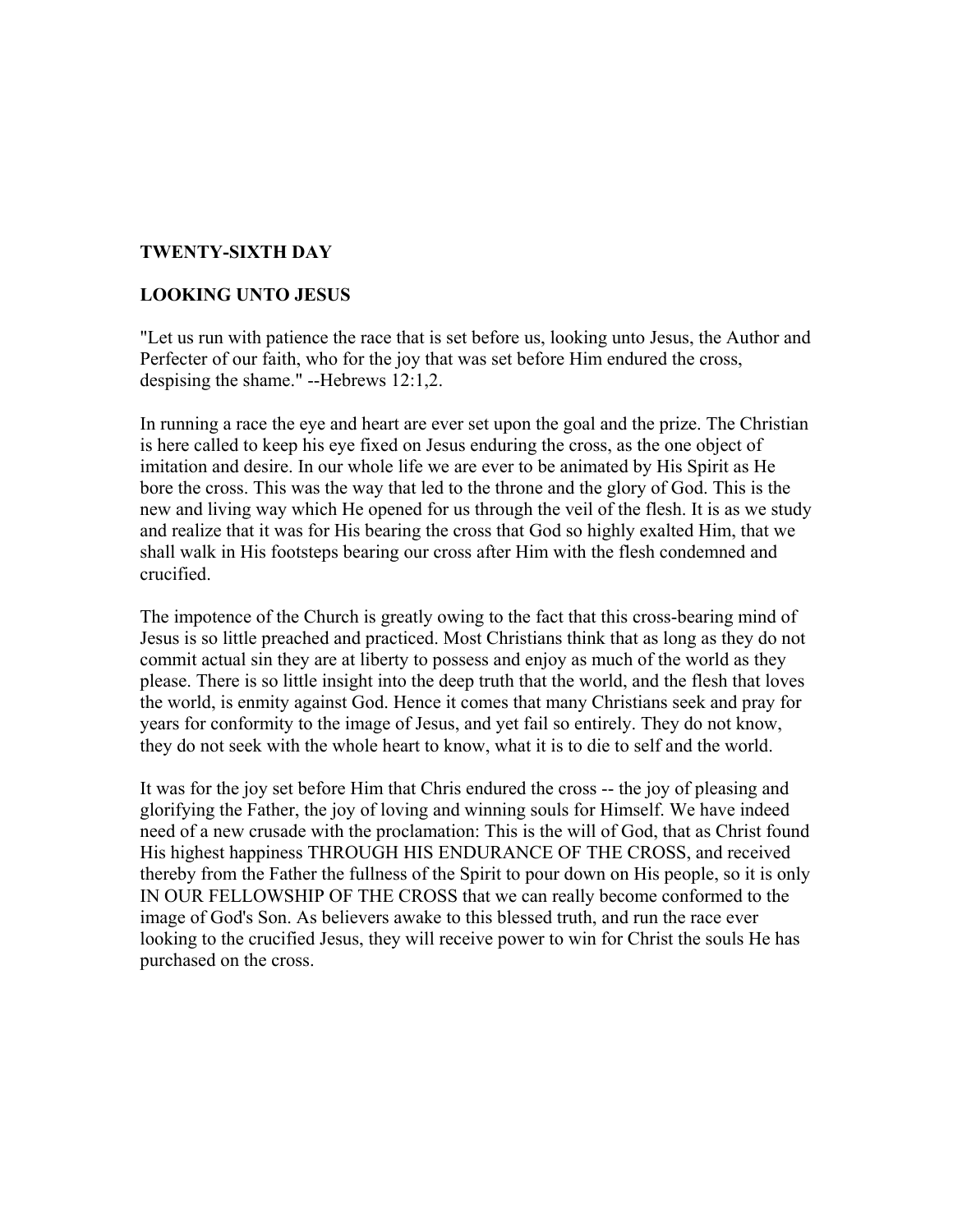# **TWENTY-SEVENTH DAY**

#### **OUTSIDE THE GATE**

"The bodies of those beasts, whose blood is brought into the Holy Place, are burned outside the camp. Wherefore Jesus also, that He might sanctify the people through His own blood, suffered outside the gate. Let us go forth therefore unto Him outside the camp, bearing His reproach." --Hebrews 13:11-13.

The blood of the sin offering was brought into the Holy Place; the body of the sacrifice was burned outside the camp. Even so with Christ. His blood was presented to the Father; but His body was cast out as an accursed thing, outside the camp.

And so we read in Hebrews 10: "Let us enter into the Holy Place by the blood of Jesus." And in our text: "Let us go forth unto Him outside the camp, bearing His reproach." The deeper my insight is into the boldness which His blood gives me in God's presence, so much greater will be the joy with which I enter the Holy Place. And the deeper my insight is into the shame of the cross which He on my behalf bore outside the camp, the more willing shall I be, in the fellowship of His cross, to follow Him outside the camp, bearing His reproach.

There are many Christians who love to hear of the boldness with which we can enter into the Holy Place through His blood who yet have little desire for the fellowship of His reproach, and are unwilling to separate themselves from the world with the same boldness with which they think to enter the Sanctuary. The Christian suffers inconceivable loss when he thinks of entering into the Holy Place in faith and prayer, and then feels himself free to enjoy the friendship of the world, so long as he does nothing actually sinful. But the Word of God has said: "Know ye not that the friendship of the world is enmity against God?" "Love not the world, neither the things that are in the world; if any man love the world, the love of the Father is not in him." "Be not conformed to this world."

To be a follower of Christ implies a heart given up to testify for Christ in the midst of the world, if by any means some may be won. To be a follower of Christ means to be like Him in His love of the cross and His willingness to sacrifice self that the Father may be glorified, and that men may be saved.

Blessed Savior, teach me what it means that I am called to follow Thee outside the camp, bearing Thy reproach, and so to bear witness to Thy holy redeeming love, as it embraces the men who are in the world to win them back to the Father. Blessed Lord, let the spirit and the love that was in Thee be in me too, that I may at any cost seek to win the souls for whom Thou hast died.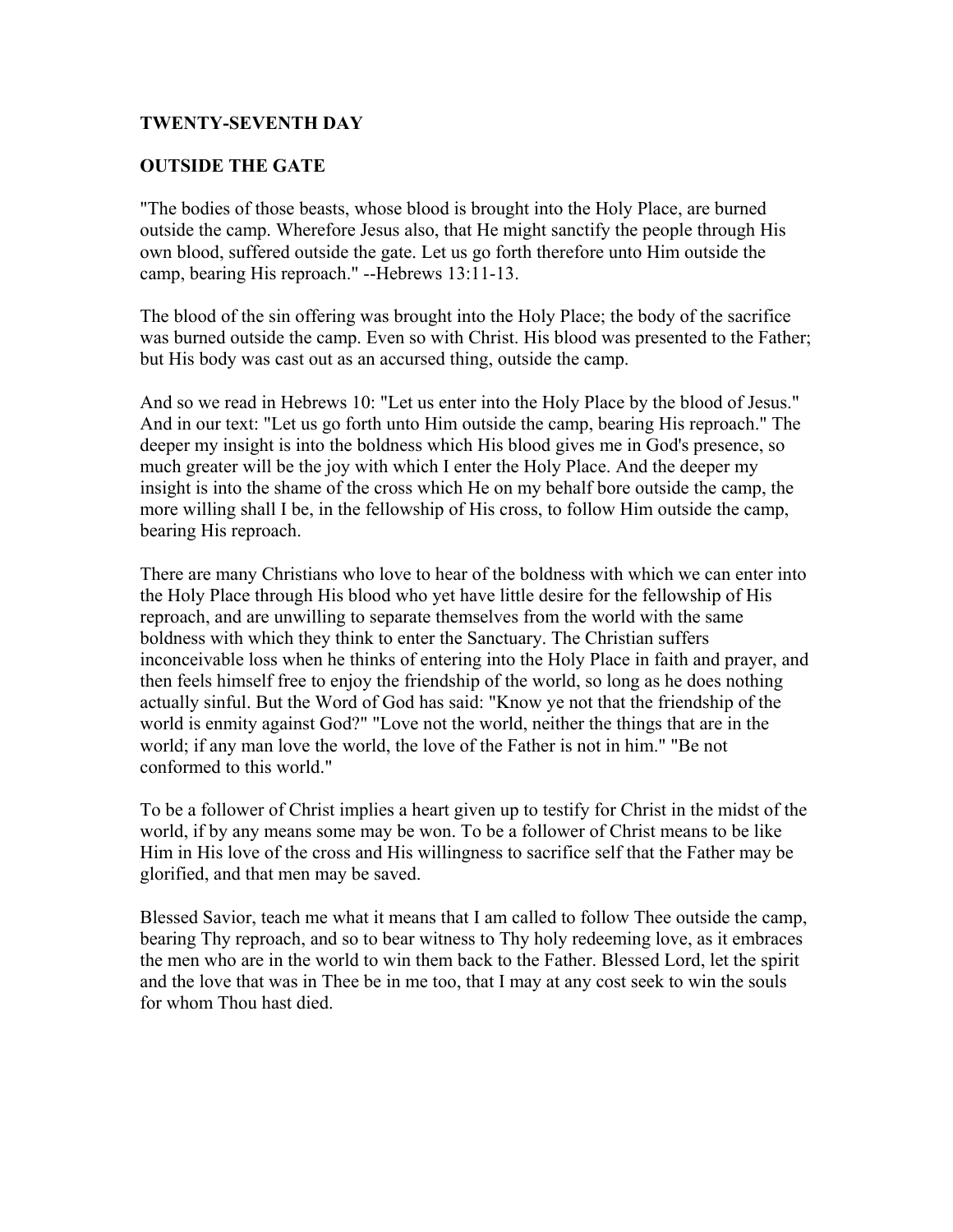# **TWENTY-EIGHTH DAY**

# **ALIVE UNTO RIGHTEOUSNESS**

"Who His own self bare our sins in His own body on the tree, that we, having died unto sins, might live unto righteousness. --1 Peter 2:24.

Here we have in the Epistle of Peter the same lessons that Paul has taught us. First, THE ATONEMENT OF THE CROSS: "Who His own self bare our sins in His body upon the tree." And then THE FELLOWSHIP OF THE CROSS; "That we, having died unto sins, might live unto righteousness."

In this last expression we have the great thought that a Christian cannot live unto righteousness except as he knows that he has died unto sin. We need the Holy Spirit to make our death to sin in Christ such a reality that we know ourselves to be forever free from its power, and so yield our members to God as instruments of righteousness. The words give us a short summary of the blessed teaching of Romans 6.

Dear Christian, it cost Christ much to bear the cross, and then to yield Himself for it to bear Him. It cost Him much when He cried: "Now is My soul troubled, and what shall I say? Father, save Me from this hour. But for this cause came I unto this hour."

Let us not imagine that the fellowship of the cross, of which Peter speaks here, "that we, having died to sins, might live unto righteousness," is easily understood or experienced. It means that the Holy Spirit will teach us what it is to be identified with Christ in His cross. It means that we realize by faith how actually we shared with Christ in His death, and now, as He lives in us, abide in unceasing fellowship with Him, the Crucified One. This costs self- sacrifice; it costs earnest prayer; it costs a whole-hearted surrender to God and His will and the cross of Jesus; it costs abiding in Christ, and unceasing fellowship with Him.

Blessed Lord, make known to us day by day through the Holy Spirit the secret of our life in Thee: "We in Thee, and Thou in us." Let Thy Spirit reveal to us that as truly as we died in Thee, Thou now livest in us the life that was crucified and now is glorified in heaven. Let Thy Spirit burn the words deep into our hearts. Having died unto sin, and being forever set free from its dominion, let us know that sin can no more reign over us, or have dominion. Let us in the power of Thy redemption yield ourselves unto God as those who are alive from the dead, ready and prepared for all His will.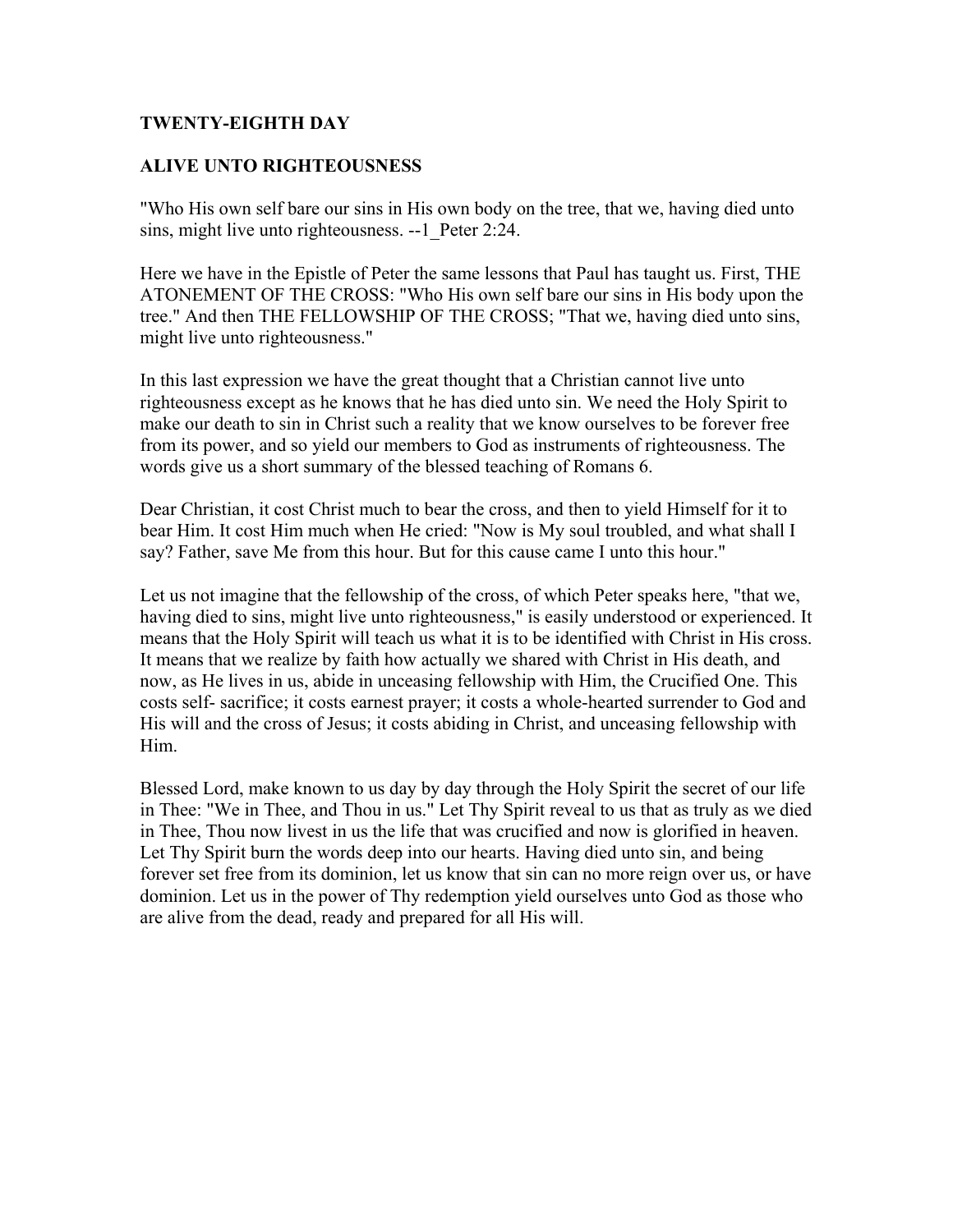## **TWENTY-NINTH DAY**

### **FOLLOWERS OF THE CROSS**

"Hereby know we love, because He laid down His life for us: and we ought to lay down our lives for the brethren." --1 John 3:16.

"Greater love hath no man than this, that a man lay down his life for his friend." Here our Lord reveals to us the inconceivable love that moved Him to die for us. And now under the influence and in the power of that love dwelling in us, comes the message: "WE OUGHT TO LAY DOWN OUR LIVES FOR THE BRETHREN." Nothing less is expected of us than a Christ-like life and a Christ-like love, proving itself in all our dealings with our brethren.

The cross of Christ is the measure by which we know how much Christ loves us. That cross is the measure too of the love which we owe to the brethren around us. It is only as the love of Christ on the cross possesses our hearts, and daily animates our whole being, that we shall be able to love the brethren. Our fellowship in the cross of Christ is to manifest itself in our sacrifice of love, not only to Christ Himself, but to all who belong to Him.

The life to which John calls us here is something entirely supernatural and divine. It is only the faith of Christ Himself living in us that can enable us to accept this great command in the assurance that Christ Himself will work it out in us. It is He Himself who calls us: "If any man will come after Me, let him deny himself, and take up his cross, and follow Me." Nothing less than this, a dying to our own nature, a faith that our "old man," our flesh has been crucified with Christ, so that we no longer need to sin -- nothing less than this can enable us to say: We love His commandments; this commandment too is not grievous.

But for such fellowship and conformity to the death of Christ, nothing will avail but the daily, unbroken abiding in Christ Jesus which He has promised us. By the Holy Spirit revealing and glorifying Christ in us, we may trust Christ Himself to live out His life in us. He who proved His love on the cross of Calvary, He Himself, He alone can enable us to say in truth: He laid down His life for us; we ought to lay down our lives for the brethren. It is only as the great truth of the indwelling Christ obtains a place in the faith of the Church which it has not now, that the Christ-like love to the brethren will become the mark of true Christianity, by which all men shall know that we are Christ's disciples. This is what will bring the world to believe that God has loved us even as He loved Christ.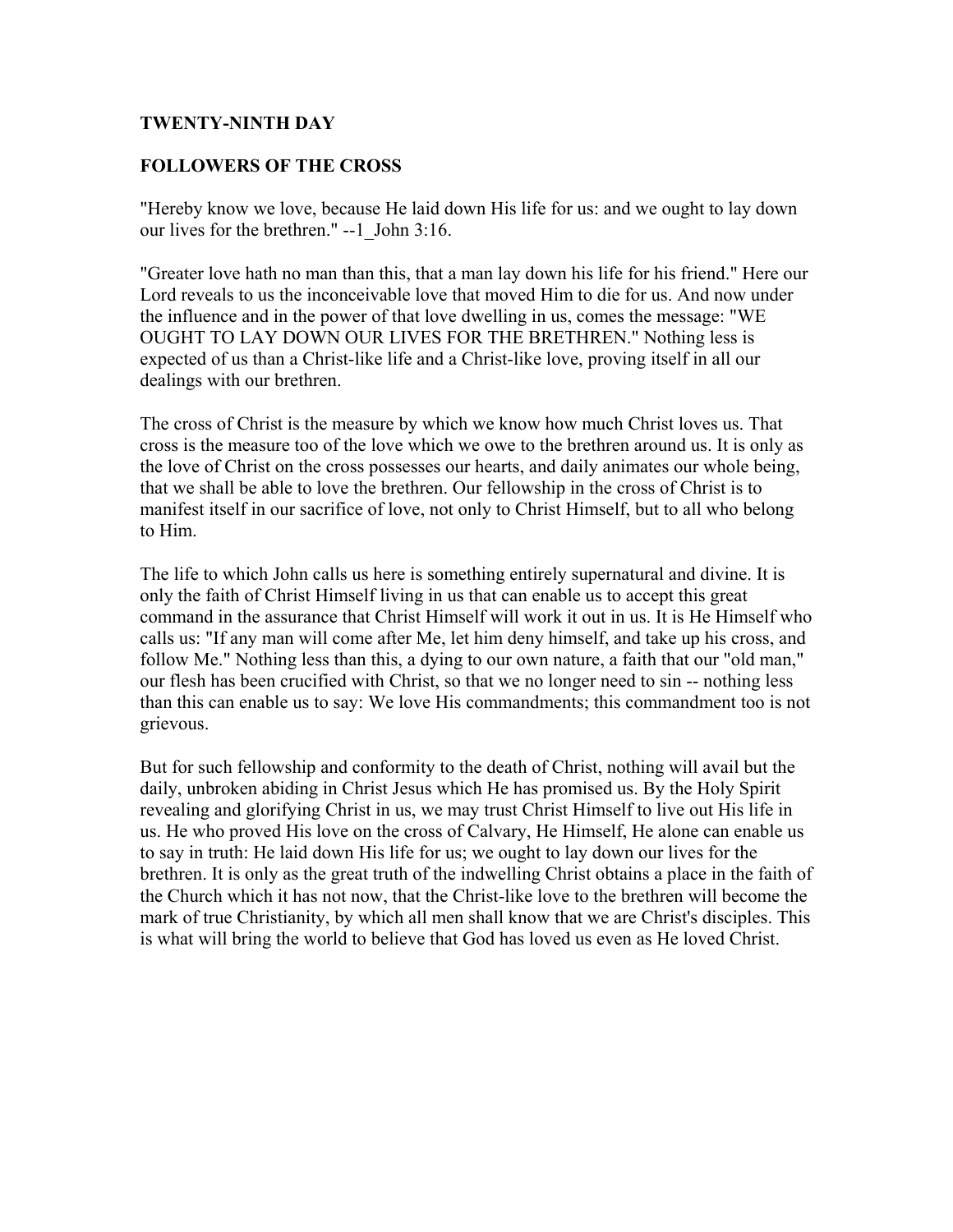# **THIRTIETH DAY**

# **FOLLOWING THE LAMB**

"These are they which follow the Lamb whithersoever He goeth." --Revelation 14:4.

It may not be easy to say exactly what is implied in this following of the Lamb in the heavenly vision. But of this we may be sure, that it will be the counterpart in glory of what it is to follow in the footsteps of the Lamb here upon earth. As the Lamb on earth reveals what the Lamb in heaven would be, so His followers on earth can show forth something of the glory of what it is to follow Him in heaven.

And how may the footsteps of the Lamb be known? "He humbled Himself." "As a Lamb that is led to the slaughter, He opened not His mouth" (Isaiah 53:7). It is the meekness and gentleness and humility that marked Him which calls for His followers to walk in His footsteps.

Our Lord Himself said: "Learn of Me, that I am meek and lowly of heart, and ye shall find rest unto your souls." Paul writes: "Have this mind in you which was also in Christ Jesus" (Philippians 2:5). And then he teaches us in what that mind consisted: Being in the form of God, He emptied Himself; He was made in the likeness of men; He took the form of a servant; He humbled Himself; He became obedient unto death, even the death of the cross. The Lamb is our Lord and Lawgiver. He opened the only path that leads to the throne of God. It is as we learn from Him what it means to be meek and lowly, what it means to empty ourselves, to choose the place of the servant, to humble ourselves and become obedient, even unto death, the death of the cross, that we shall find the new and living way that leads us through the rent veil into the Holiest of All.

"Wherefore also God highly exalted Him, and gave unto Him the name which is above every name" (ver.9). It is because Christians so little bear the mark of this self-emptying and humiliation even unto death that the world refuses to believe in the possibility of a Christ-filled life.

Children of God, oh come and study the Lamb who is to be your model and your Savior. Let Paul's words be the keynote of your life: "I have been crucified with Christ; yet I live; and yet no longer I, but Christ liveth in me." Here you have the way to follow the Lamb even to the glory of the throne of God in heaven.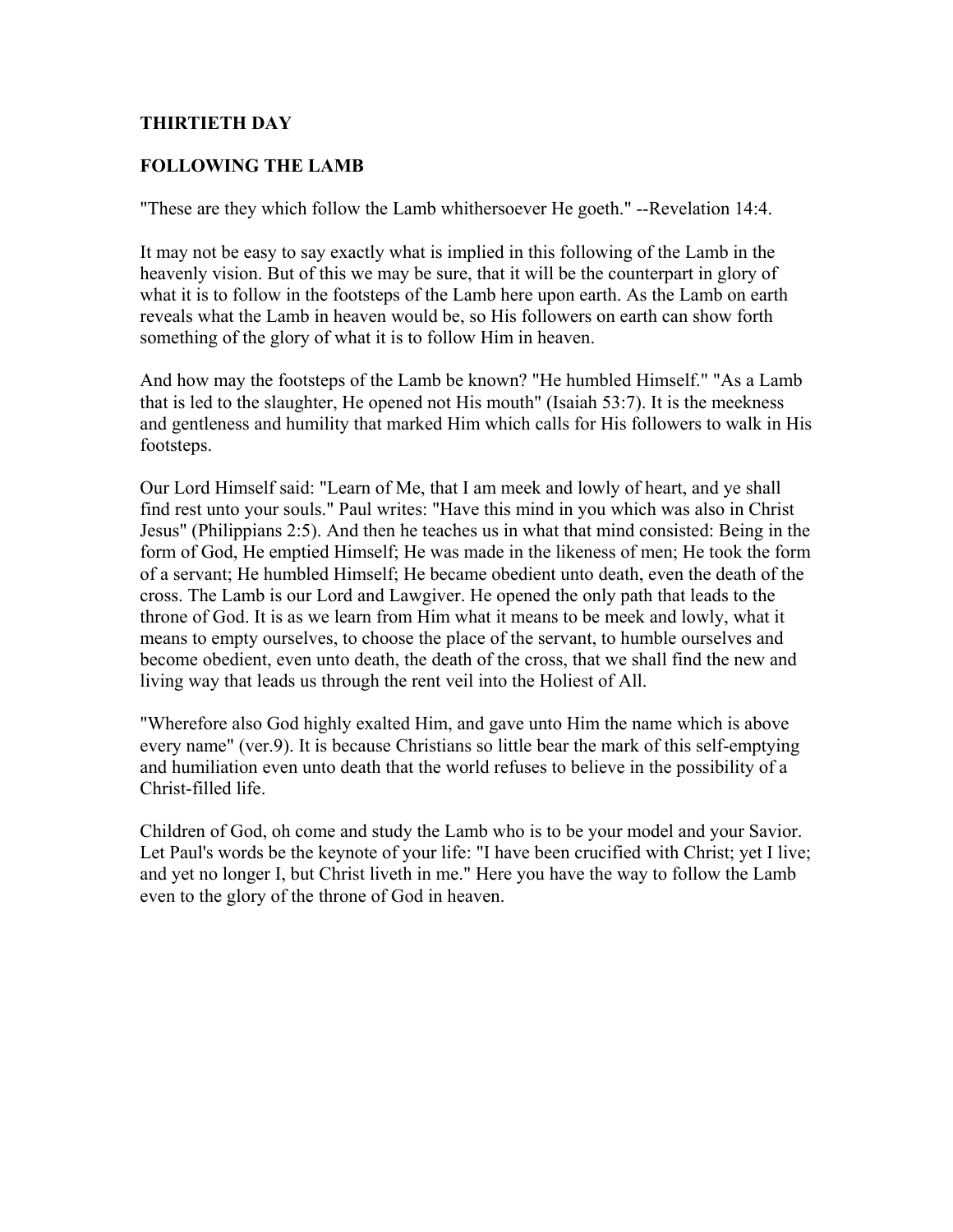# **THIRTY-FIRST DAY**

# **TO HIM BE THE GLORY**

"Unto Him who loved us, and washed us from our sins in His own blood, and hath made us kings and priests unto God and His Father; to Him be glory and dominion for ever and ever. Amen." --Revelation 1:5,6.

Some of my readers may feel that it is not easy to understand the lesson of the cross, or to carry it out in their lives. Do not think of it as a heavy burden or yoke that you have to bear. Christ says: "My yoke is easy, and My burden is light." LOVE MAKES EVERYTHING EASY. Do not think of your love to Him, but of His great love to you, given through the Holy Spirit. Meditate on this day and night, until you have the assurance: He loves me unspeakably. It is through the love of Christ on the cross that souls are drawn to Him.

We have here the answer as to what will enable us to love the fellowship of the crucified Jesus. Nothing less than His love poured out through the continual breathing of the Holy Spirit into the heart of every child of God.

"UNTO HIM WHO LOVED US" -- Be still, O my soul, and think what this everlasting love is that seeks to take possession of you and fill you with joy unspeakable.

"AND WASHED US FROM OUR SINS IN HIS OWN BLOOD" -- Is that not proof enough that He will never reject me; that I am precious in His sight, and through the power of His blood am well-pleasing to God?

"AND HATH MADE US KINGS AND PRIESTS UNTO GOD AND HIS FATHER" - and now preserves us by His power, and will strengthen us through His Spirit to reign as kings over sin and the world, and to appear as priests before God in intercession for others. O Christian, learn this wonderful song, and repeat it until your heart is filled with love and joy and courage, and turns to Him in glad surrender day by day: "To Him be glory and dominion for ever and ever. Amen."

Yes, to Him, who has loved me, and washed me from my sins in His blood, and made me a king and a priest --TO HIM BE THE GLORY IN ALL AGES. Amen.

# **THE BLESSING OF THE CROSS**

"But God forbid that I should glory, save in the cross of our Lord Jesus Christ, by whom the world is crucified unto me, and I unto the world." --Galatians 6:14.

One of the blessings of the cross consists in this, that it teaches us to know the worthlessness of our efforts and the utter corruption of our own nature. The cross does not offer to improve human nature, or to supply what man is unable to do. Many people,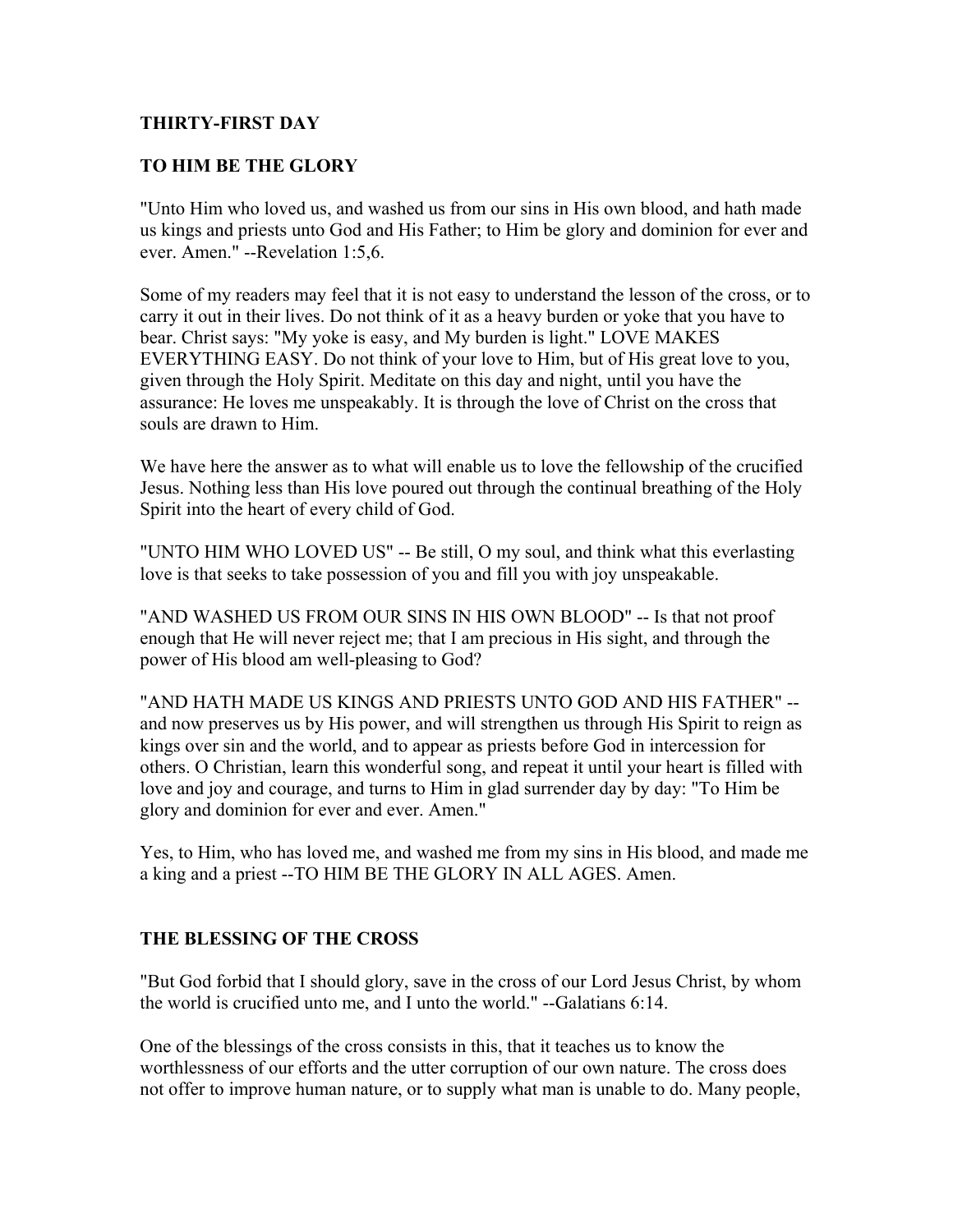indeed, use it in this way, like patching a new cloth on an old garment. But this rends the garment, and such persons walk about in torn clothes, and go from one minister to another without finding what they seek. No, the old garment, our old man, must be laid aside, and given over to the death of the cross. And the cross causes all that is of the lost nature of man to die the accursed death, and the "I" takes the place of a malefactor; it breaks the staff over all that is of the old nature.

Whosoever has been brought to the cross through the Spirit has learned to pronounce the death sentence on his old nature, has broken the staff over himself, for whatever does not bear the mark of the cross lies under the curse. He who would save his life remains under the curse. If we have learned through the Spirit to understand the cross, then we have lost our life and will no longer expect any good from our old nature, and will not judge others, but ourselves only.

But as long as we have not been taught this lesson through the Spirit, we shall try to find good in ourselves, something of worth in God's sight, and upon which the sentence of death need not be passed. And if we find nothing at all, we fall into a false grief which the Evil One eagerly uses to make us despair, by saying: "You may as well give up. God will not trouble about you. There is nothing for you but failure."

But this is not what God desires. What we possess by nature must be nailed to the cross and we must put on the new man. The cross brings man to utter bankruptcy of himself, and then God can come to our aid. The cross brought the disciples of Jesus once to such an end of themselves, which even the words of the Master had failed to do. It took from them the aureole of holiness which they thought they had won in the three years that they followed Jesus, and it taught them to know themselves. And so they were prepared to receive the Holy Spirit, who would impart a new nature and a new life. For we cannot separate the cross from the Spirit. We can have no Easter and no Pentecost until we have first had a Good Friday.

Through the cross alone are we prepared for life in the fullness of God; only he who is crucified with Christ can be a vessel unto honor.

Our "old man" must be crucified with Christ (Romans 6:6), and in the resurrection of Christ we find the roots of our new life (1 Peter 1:3). Whosoever loses his life shall find it. We must learn the lesson of the cross as condemned and rejected ones, who have been crucified with Christ. Then the door will be open for a life of power and blessing. All that belongs to death must be given over to death, even as the body is laid away in the earth because it belongs to the earth.

The Holy Spirit, the Eternal Spirit, is unchangeable. He brought Christ our Head to the cross, and us His children with Him. For this work in us is twofold. On the one hand it leads us to death, and all that belongs to death; and on the other hand, to that life which God has placed within us, and which leads from glory to glory. (--Translated from G. Steinberger.)